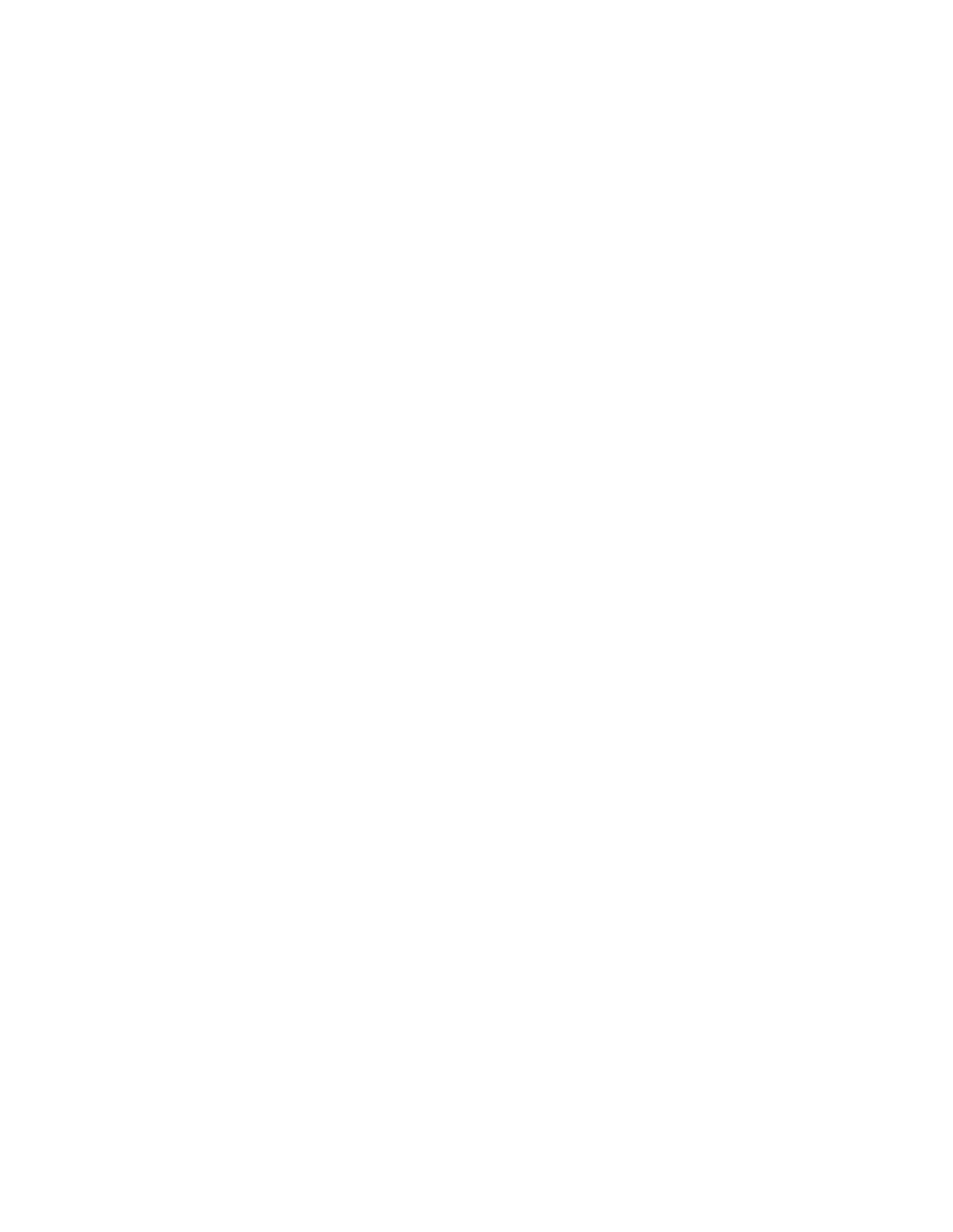|                                   |                                                                      |                                                                                                                                                                                               |                                                                                                                                                                                                                                                                                                                                                                                                                                                                |                                        |                                                                   |                                                                                            |                                                                                                                     |                                        | <b>Mitigation Status</b>                             | <b>Agency Coordination</b>                       |                               |          |
|-----------------------------------|----------------------------------------------------------------------|-----------------------------------------------------------------------------------------------------------------------------------------------------------------------------------------------|----------------------------------------------------------------------------------------------------------------------------------------------------------------------------------------------------------------------------------------------------------------------------------------------------------------------------------------------------------------------------------------------------------------------------------------------------------------|----------------------------------------|-------------------------------------------------------------------|--------------------------------------------------------------------------------------------|---------------------------------------------------------------------------------------------------------------------|----------------------------------------|------------------------------------------------------|--------------------------------------------------|-------------------------------|----------|
| <b>Mitigation</b><br>Commitment # |                                                                      | Mitigation Category   Impact from NEPA Document                                                                                                                                               | <b>Commitment From Mitigation Table In Source Document</b><br>Use Exact Wording from Table in Source Document                                                                                                                                                                                                                                                                                                                                                  | Responsible<br><b>Branch</b>           | <b>Timing/Phase</b><br>οf<br>Construction<br><b>Mitigation to</b> | Source<br>Document of<br><b>Mitigation</b><br>Commitment<br>be Constructed and Page Number | <b>Location of</b><br>fitigation(s) in Plan<br><b>Sheets/Specs</b><br>Include All Page<br><b>Numbers that Apply</b> | Date<br><b>Mitigation</b><br>Completed | Name of<br>Person<br>Completing<br><b>Mitigation</b> | Agency<br>Coordination<br>Required?<br>Yes or No | Name of<br><b>Each Agency</b> | Comments |
|                                   | Transportation                                                       | Construction Related Traffic and<br><b>Transportation Impacts</b>                                                                                                                             | Develop a Traffic Management Plan that identifies a construction-related traffic control plan, work zone management strategies, and contingency<br>plans.                                                                                                                                                                                                                                                                                                      | CDOT Engineering/<br>Contractor        | Final design                                                      | ROD4, Page 20                                                                              |                                                                                                                     |                                        |                                                      |                                                  |                               |          |
| $\mathbf{2}$                      | Transportation                                                       | Construction Related Traffic and<br><b>Transportation Impacts</b>                                                                                                                             | During construction, keep open the same number of lanes as are currently open at all times except during off-peak travel times.                                                                                                                                                                                                                                                                                                                                | CDOT Engineering/ During<br>Contractor | construction                                                      | ROD4, Page 20                                                                              |                                                                                                                     |                                        |                                                      |                                                  |                               |          |
| 3                                 | Transportation                                                       | Construction Related Traffic and<br><b>Transportation Impacts</b>                                                                                                                             | Develop bridge demolition and detour routes to avoid overloading local streets with detour traffic.                                                                                                                                                                                                                                                                                                                                                            | CDOT Engineering/<br>Contractor        | Final design                                                      | ROD4, Page 20                                                                              |                                                                                                                     |                                        |                                                      |                                                  |                               |          |
|                                   | Transportation                                                       | Construction Related Traffic and<br>ransportation Impacts                                                                                                                                     | imit peak-period ramp closures to low-volume interchanges.                                                                                                                                                                                                                                                                                                                                                                                                     | Contractor                             | During<br>construction                                            | ROD4, Page 20                                                                              |                                                                                                                     |                                        |                                                      |                                                  |                               |          |
| 5                                 | Transportation                                                       | Construction Related Traffic and<br><b>Transportation Impacts</b>                                                                                                                             | imit closure of high-volume ramps to nights or weekends                                                                                                                                                                                                                                                                                                                                                                                                        | Contractor                             | During<br>construction                                            | ROD4, Page 20                                                                              |                                                                                                                     |                                        |                                                      |                                                  |                               |          |
|                                   | Transportation                                                       | Construction Related Traffic and<br><b>Transportation Impacts</b>                                                                                                                             | Aaintain access to local businesses and residences                                                                                                                                                                                                                                                                                                                                                                                                             | Contractor                             | During<br>construction                                            | ROD4, Page 20                                                                              |                                                                                                                     |                                        |                                                      |                                                  |                               |          |
|                                   | <b>Social Conditions</b>                                             | Residential relocations                                                                                                                                                                       | Ensure that acquisition or relocation of property as a result of this project will comply with the Uniform Relocation Assistance and Real Property<br>Acquisition Policies Act of 1970 (Uniform Act), as amended, and other applicable relocation assistance programs.                                                                                                                                                                                         | CDOT Right of Way                      | During property<br>acquisition                                    | ROD4, Page 25                                                                              |                                                                                                                     |                                        |                                                      |                                                  |                               |          |
| 8                                 | <b>Social Conditions</b>                                             | Ability for all economic groups to use<br>toll facilities                                                                                                                                     | Seek ways to make tolling more equitable. For example, consider payment options to enable the broadest opportunity for all economic groups to use<br>oll facilities. Provide alternate payment options so that persons who do not have a credit card can still participate in the tolled express lanes. Also<br>onsider including toll replenishment using cash or employer-based payroll deductions in the tolling program                                    | CDOT engineering Prior to opening      |                                                                   | ROD4, Page 25                                                                              |                                                                                                                     |                                        |                                                      |                                                  |                               |          |
| 9                                 | Economic<br><b>Conditions</b>                                        | Business relocations and impacts                                                                                                                                                              | Ensure that acquisition or relocation of property as a result of this project will comply with the Uniform Relocation Assistance and Real Property<br>Acquisition Policies Act of 1970 (Uniform Act), as amended, and other applicable relocation assistance programs.                                                                                                                                                                                         | CDOT Right of Way                      | During property<br>acquisition                                    | ROD4, Page 27                                                                              |                                                                                                                     |                                        |                                                      |                                                  |                               |          |
| 10                                | Economic<br><b>Conditions</b>                                        | During construction, access to local<br>businesses may be temporarily<br>disrupted or a minor delay may occur<br>that could negatively impact the<br>performance of some of the<br>ousinesses | rovide new access for properties where existing accesses are removed. Although some businesses may have changes in access due to the project,<br>CDOT will work to ensure that all business are provided with some form of access. To avoid disruption of business activities during construction,<br>provide the new access before the existing access is removed.                                                                                            | CDOT Engineering/ During<br>Contractor | construction                                                      | ROD4, Page 27                                                                              |                                                                                                                     |                                        |                                                      |                                                  |                               |          |
| 11                                | Economic<br><b>Conditions</b>                                        | During construction, access to local<br>businesses may be temporarily<br>disrupted or a minor delay may occur<br>that could negatively impact the<br>performance of some of the<br>ousinesses | Develop a traffic control plan to minimize interference with traffic flow from construction equipment and activities. CDOT will provide advance notice to CDOT Public<br>mergency service providers, local businesses, rail operators, and residents with regard to road delays, access, and special construction activities.<br>Make these notifications available via radio and public announcements, newspaper notices, onsite signage, and CDOT's website. | /volvement<br>Contractor               | During<br>construction                                            | ROD4, Page 27                                                                              |                                                                                                                     |                                        |                                                      |                                                  |                               |          |
| 12                                | Economic<br><b>Conditions</b>                                        | During construction, access to local<br>businesses may be temporarily<br>that could negatively impact the<br>performance of some of the<br>ousinesses                                         | disrupted or a minor delay may occur Stage construction activities and vary work hours to minimize disruption to traffic and local businesses. Throughout the construction phase, preserve<br>access for each affected business                                                                                                                                                                                                                                | CDOT Engineering/ During<br>Contractor | construction                                                      | ROD4, Page 27                                                                              |                                                                                                                     |                                        |                                                      |                                                  |                               |          |
| -13                               | Economic<br><b>Conditions</b>                                        | During construction, access to local<br>businesses may be temporarily<br>disrupted or a minor delay may occur<br>that could negatively impact the<br>performance of some of the<br>businesses | Construct retaining walls along I-25, where feasible, to minimize impacts to commercial development                                                                                                                                                                                                                                                                                                                                                            | CDOT Engineering/ During<br>Contractor | construction                                                      | ROD4, Page 27                                                                              |                                                                                                                     |                                        |                                                      |                                                  |                               |          |
| 14                                | Right-of-Way<br><b>Acquisitions and</b><br><b>Relocations</b>        | ive business and four residential<br>elocations                                                                                                                                               | insure that relocation of residents and businesses as a result of this project will comply with the Uniform Act, as amended, and other applicable<br>relocation assistance programs                                                                                                                                                                                                                                                                            | CDOT Right of Way                      | During property<br>acquisition                                    | ROD4, Page 30                                                                              |                                                                                                                     |                                        |                                                      |                                                  |                               |          |
| 15                                | Right-of-Way<br><b>Acquisitions and</b><br><b>Relocations</b>        | 233.42 acres of acquisition                                                                                                                                                                   | nsure that acquisition of properties as a result of this project will comply with the Uniform Act, as amended.                                                                                                                                                                                                                                                                                                                                                 | CDOT Right of Way   During Proper      | During property                                                   | ROD4, Page 30                                                                              |                                                                                                                     |                                        |                                                      |                                                  |                               |          |
| 16                                | <b>Right-of-Way</b><br><b>Acquisitions and</b><br><b>Relocations</b> | Temporary easement                                                                                                                                                                            | Ensure that temporary easements of those property interests required for the project during construction will comply fully with the Uniform Relocation<br>Assistance and Real Property Acquisition Policies Act of 1970, as amended and other applicable relocation assistance programs.                                                                                                                                                                       | CDOT Right of Way During property      | acquisition                                                       | ROD4, Page 30                                                                              |                                                                                                                     |                                        |                                                      |                                                  |                               |          |
| 17                                | <b>Air Quality</b>                                                   | ocalized dust and other emissions<br>during construction                                                                                                                                      | Prepare an air quality mitigation plan describing all feasible measures to reduce air quality emissions from the project. CDOT staff must review and<br>ndorse construction mitigation plans prior to work on a project site.                                                                                                                                                                                                                                  | Contractor                             | During<br>construction                                            | ROD4, Page 32                                                                              |                                                                                                                     |                                        |                                                      |                                                  |                               |          |
| -18                               | <b>Air Quality</b>                                                   | Localized dust and other emissions<br>during construction                                                                                                                                     | Ensure that all construction equipment is properly tuned and maintained by the contractor.                                                                                                                                                                                                                                                                                                                                                                     | Contractor                             | During<br>construction                                            | ROD4, Page 32                                                                              |                                                                                                                     |                                        |                                                      |                                                  |                               |          |
| 19                                | <b>Air Quality</b>                                                   | Localized dust and other emissions<br>during construction                                                                                                                                     | Minimize equipment idle time to 10 minutes.                                                                                                                                                                                                                                                                                                                                                                                                                    | Contractor                             | During<br>construction                                            | ROD4, Page 32                                                                              |                                                                                                                     |                                        |                                                      |                                                  |                               |          |
| 20                                | <b>Air Quality</b>                                                   | ocalized dust and other emissions<br>during construction                                                                                                                                      | Chip or deliver vegetation to waste energy facilities. Do not open burn removed vegetation.                                                                                                                                                                                                                                                                                                                                                                    | Contractor                             | During<br><u>onstruction:</u>                                     | ROD4, Page 32                                                                              |                                                                                                                     |                                        |                                                      |                                                  |                               |          |
| 21                                | <b>Air Quality</b>                                                   | ocalized dust and other emissions<br>during construction                                                                                                                                      | Itilize existing power sources or clean fuel generators rather than temporary power generators.                                                                                                                                                                                                                                                                                                                                                                | Contractor                             | During<br>construction                                            | ROD4, Page 32                                                                              |                                                                                                                     |                                        |                                                      |                                                  |                               |          |
| 22                                | <b>Air Quality</b>                                                   | ocalized dust and other emissions<br>during construction                                                                                                                                      | Operate equipment affecting traffic mainly during off-peak hours.                                                                                                                                                                                                                                                                                                                                                                                              | Contractor                             | During<br>construction                                            | ROD4, Page 32                                                                              |                                                                                                                     |                                        |                                                      |                                                  |                               |          |
| 23                                | <b>Air Quality</b>                                                   | ocalized dust and other emissions<br>during construction                                                                                                                                      | Minimize obstructions of through-traffic lanes. Utilize a flag person to guide traffic properly to minimize congestion and to ensure safety.                                                                                                                                                                                                                                                                                                                   | Contractor                             | During<br>construction                                            | ROD4, Page 32                                                                              |                                                                                                                     |                                        |                                                      |                                                  |                               |          |
| 24                                | <b>Air Quality</b>                                                   | Localized dust and other emissions<br>during construction                                                                                                                                     | nsure that an operational water truck is onsite at all times. Apply water to control dust as needed to prevent dust impacts both onsite and offsite.                                                                                                                                                                                                                                                                                                           | Contractor                             | During<br>construction                                            | ROD4, Page 32                                                                              |                                                                                                                     |                                        |                                                      |                                                  |                               |          |
| 25                                | <b>Air Quality</b>                                                   | Localized dust and other emissions<br>during construction                                                                                                                                     | Jse wetting/chemical inhibitors for dust control.                                                                                                                                                                                                                                                                                                                                                                                                              | Contractor                             | During<br>construction                                            | ROD4, Page 32                                                                              |                                                                                                                     |                                        |                                                      |                                                  |                               |          |
| 26                                | <b>Air Quality</b>                                                   | Localized dust and other emissions<br>during construction                                                                                                                                     | Stabilize and cover stockpile areas.                                                                                                                                                                                                                                                                                                                                                                                                                           | Contractor                             | During<br>construction                                            | ROD4, Page 32                                                                              |                                                                                                                     |                                        |                                                      |                                                  |                               |          |
| 27                                | <b>Air Quality</b>                                                   | Localized dust and other emissions<br>during construction                                                                                                                                     | Remove soil and other materials from paved streets.                                                                                                                                                                                                                                                                                                                                                                                                            | Contractor                             | During<br>construction                                            | ROD4, Page 32                                                                              |                                                                                                                     |                                        |                                                      |                                                  |                               |          |
|                                   |                                                                      |                                                                                                                                                                                               |                                                                                                                                                                                                                                                                                                                                                                                                                                                                |                                        |                                                                   |                                                                                            |                                                                                                                     |                                        |                                                      |                                                  |                               |          |

**Project Phase: 4th**

**Project Number: Document Type and Date of Approval: Record of Decision 4 Environmental Project Manager: Carol Parr Project Name: I-25 North CR56 to US392**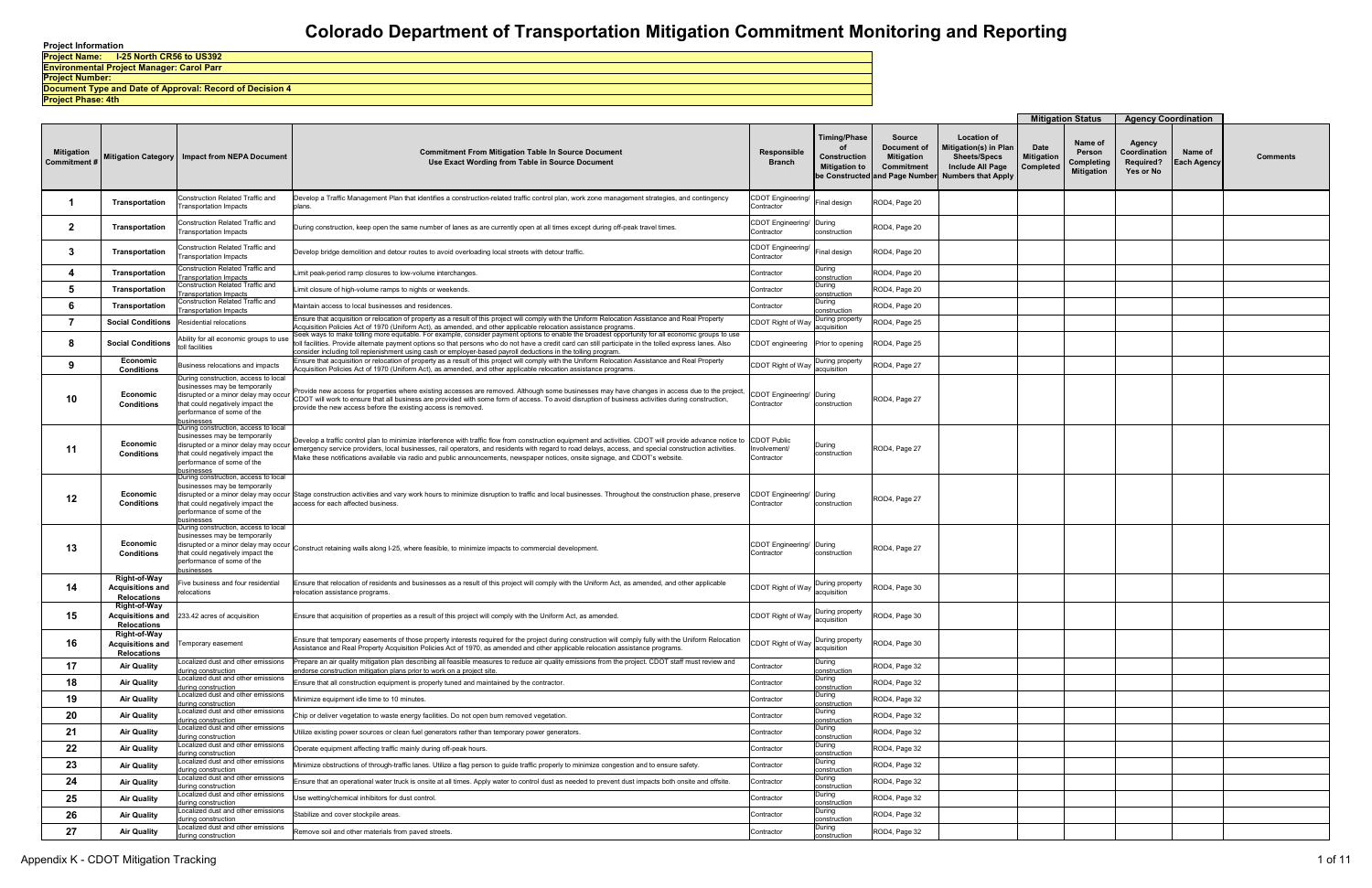**Project Phase: 4th**

**Project Number: Document Type and Date of Approval: Record of Decision 4 Environmental Project Manager: Carol Parr Project Name: I-25 North CR56 to US392**

|                   |                      |                                                                                                                                                 |                                                                                                                                                                                                                                                                                                                                                                                                                                                                                                                                                                                                                                                                                                                                                                                                                                                                                                                                                                                                                                                                                                                                                                                                                                                                                                                                                                                                                                                                                                                                                                                                                                                                                                                                                                                                                                                                                                                                                                                                                                                                                                                                                                                                                                                                                                                                                                             |                                                   |                                                                       |                                                                                                   |                                                                                                                     |                                        | <b>Mitigation Status</b>                             | <b>Agency Coordination</b>                              |                               |                 |
|-------------------|----------------------|-------------------------------------------------------------------------------------------------------------------------------------------------|-----------------------------------------------------------------------------------------------------------------------------------------------------------------------------------------------------------------------------------------------------------------------------------------------------------------------------------------------------------------------------------------------------------------------------------------------------------------------------------------------------------------------------------------------------------------------------------------------------------------------------------------------------------------------------------------------------------------------------------------------------------------------------------------------------------------------------------------------------------------------------------------------------------------------------------------------------------------------------------------------------------------------------------------------------------------------------------------------------------------------------------------------------------------------------------------------------------------------------------------------------------------------------------------------------------------------------------------------------------------------------------------------------------------------------------------------------------------------------------------------------------------------------------------------------------------------------------------------------------------------------------------------------------------------------------------------------------------------------------------------------------------------------------------------------------------------------------------------------------------------------------------------------------------------------------------------------------------------------------------------------------------------------------------------------------------------------------------------------------------------------------------------------------------------------------------------------------------------------------------------------------------------------------------------------------------------------------------------------------------------------|---------------------------------------------------|-----------------------------------------------------------------------|---------------------------------------------------------------------------------------------------|---------------------------------------------------------------------------------------------------------------------|----------------------------------------|------------------------------------------------------|---------------------------------------------------------|-------------------------------|-----------------|
| <b>Mitigation</b> |                      | Mitigation Category   Impact from NEPA Document                                                                                                 | <b>Commitment From Mitigation Table In Source Document</b><br>Use Exact Wording from Table in Source Document                                                                                                                                                                                                                                                                                                                                                                                                                                                                                                                                                                                                                                                                                                                                                                                                                                                                                                                                                                                                                                                                                                                                                                                                                                                                                                                                                                                                                                                                                                                                                                                                                                                                                                                                                                                                                                                                                                                                                                                                                                                                                                                                                                                                                                                               | Responsible<br><b>Branch</b>                      | <b>Timing/Phase</b><br>οf<br>Construction<br><b>Mitigation to</b>     | <b>Source</b><br>Document of<br><b>Mitigation</b><br>Commitment<br>be Constructed and Page Number | <b>Location of</b><br>Mitigation(s) in Plan<br><b>Sheets/Specs</b><br>Include All Page<br><b>Numbers that Apply</b> | Date<br><b>Mitigation</b><br>Completed | Name of<br>Person<br>Completing<br><b>Mitigation</b> | Agency<br>Coordination<br><b>Required?</b><br>Yes or No | Name of<br><b>Each Agency</b> | <b>Comments</b> |
| 28                | <b>Noise</b>         | Elevated noise levels at Mountain<br>Range Shadows Subdivision                                                                                  | Construct new traffic noise barriers for the Mountain Range Shadows neighborhood (12 feet to 20-feet barrier)                                                                                                                                                                                                                                                                                                                                                                                                                                                                                                                                                                                                                                                                                                                                                                                                                                                                                                                                                                                                                                                                                                                                                                                                                                                                                                                                                                                                                                                                                                                                                                                                                                                                                                                                                                                                                                                                                                                                                                                                                                                                                                                                                                                                                                                               | Contractor                                        | During<br>construction                                                | ROD4, Page 36                                                                                     |                                                                                                                     |                                        |                                                      |                                                         |                               |                 |
| 29                | Noise                | Elevated noise levels at Mountain<br>Range Shadows Subdivision                                                                                  | erform a Benefitted Receptor Preference Survey for the recommended noise barriers                                                                                                                                                                                                                                                                                                                                                                                                                                                                                                                                                                                                                                                                                                                                                                                                                                                                                                                                                                                                                                                                                                                                                                                                                                                                                                                                                                                                                                                                                                                                                                                                                                                                                                                                                                                                                                                                                                                                                                                                                                                                                                                                                                                                                                                                                           | CDOT                                              | Prior to final RFP ROD4, Page 36                                      |                                                                                                   |                                                                                                                     |                                        |                                                      |                                                         |                               |                 |
| 30                | Noise                | Construction noise                                                                                                                              | Ensure exhaust systems on equipment are in good working order by performing maintenance on a regular basis and maintenance inspections<br>performed by the project manager.                                                                                                                                                                                                                                                                                                                                                                                                                                                                                                                                                                                                                                                                                                                                                                                                                                                                                                                                                                                                                                                                                                                                                                                                                                                                                                                                                                                                                                                                                                                                                                                                                                                                                                                                                                                                                                                                                                                                                                                                                                                                                                                                                                                                 | Contractor                                        | During<br>construction                                                | ROD4, Page 36                                                                                     |                                                                                                                     |                                        |                                                      |                                                         |                               |                 |
| 31                | Noise                | Construction noise                                                                                                                              | Use properly designed engine enclosures and intake silencers where appropriate.                                                                                                                                                                                                                                                                                                                                                                                                                                                                                                                                                                                                                                                                                                                                                                                                                                                                                                                                                                                                                                                                                                                                                                                                                                                                                                                                                                                                                                                                                                                                                                                                                                                                                                                                                                                                                                                                                                                                                                                                                                                                                                                                                                                                                                                                                             | Contractor                                        | During<br>construction                                                | ROD4, Page 36                                                                                     |                                                                                                                     |                                        |                                                      |                                                         |                               |                 |
| 32                | Noise                | Construction noise                                                                                                                              | Ensure new equipment meets new product noise emission standards                                                                                                                                                                                                                                                                                                                                                                                                                                                                                                                                                                                                                                                                                                                                                                                                                                                                                                                                                                                                                                                                                                                                                                                                                                                                                                                                                                                                                                                                                                                                                                                                                                                                                                                                                                                                                                                                                                                                                                                                                                                                                                                                                                                                                                                                                                             | Contractor                                        | During<br>construction                                                | ROD4, Page 36                                                                                     |                                                                                                                     |                                        |                                                      |                                                         |                               |                 |
| 33                | Noise                | Construction noise                                                                                                                              | Locate stationary equipment as far from sensitive receivers as possible.                                                                                                                                                                                                                                                                                                                                                                                                                                                                                                                                                                                                                                                                                                                                                                                                                                                                                                                                                                                                                                                                                                                                                                                                                                                                                                                                                                                                                                                                                                                                                                                                                                                                                                                                                                                                                                                                                                                                                                                                                                                                                                                                                                                                                                                                                                    | Contractor                                        | During<br>construction                                                | ROD4, Page 36                                                                                     |                                                                                                                     |                                        |                                                      |                                                         |                               |                 |
| 34                | <b>Noise</b>         | Construction noise                                                                                                                              | Comply with all applicable local noise ordinances and regulations                                                                                                                                                                                                                                                                                                                                                                                                                                                                                                                                                                                                                                                                                                                                                                                                                                                                                                                                                                                                                                                                                                                                                                                                                                                                                                                                                                                                                                                                                                                                                                                                                                                                                                                                                                                                                                                                                                                                                                                                                                                                                                                                                                                                                                                                                                           | Contractor                                        | During<br>construction                                                | ROD4, Page 36                                                                                     |                                                                                                                     |                                        |                                                      |                                                         |                               |                 |
| 35                | <b>Noise</b>         | Construction noise                                                                                                                              | Use standard mitigation measures where feasible                                                                                                                                                                                                                                                                                                                                                                                                                                                                                                                                                                                                                                                                                                                                                                                                                                                                                                                                                                                                                                                                                                                                                                                                                                                                                                                                                                                                                                                                                                                                                                                                                                                                                                                                                                                                                                                                                                                                                                                                                                                                                                                                                                                                                                                                                                                             | Contractor                                        | During<br>construction                                                | ROD4, Page 36                                                                                     |                                                                                                                     |                                        |                                                      |                                                         |                               |                 |
| 36                | Noise                | Construction noise                                                                                                                              | Prepare a Noise Mitigation Plan                                                                                                                                                                                                                                                                                                                                                                                                                                                                                                                                                                                                                                                                                                                                                                                                                                                                                                                                                                                                                                                                                                                                                                                                                                                                                                                                                                                                                                                                                                                                                                                                                                                                                                                                                                                                                                                                                                                                                                                                                                                                                                                                                                                                                                                                                                                                             | Contractor                                        | Final design                                                          | ROD4, Page 36                                                                                     |                                                                                                                     |                                        |                                                      |                                                         |                               |                 |
| 37                | Noise                | Construction noise                                                                                                                              | Conduct construction activities in noise-sensitive areas during hours that are least disturbing to adjacent and nearby residents                                                                                                                                                                                                                                                                                                                                                                                                                                                                                                                                                                                                                                                                                                                                                                                                                                                                                                                                                                                                                                                                                                                                                                                                                                                                                                                                                                                                                                                                                                                                                                                                                                                                                                                                                                                                                                                                                                                                                                                                                                                                                                                                                                                                                                            | Contractor                                        | During<br>construction                                                | ROD4, Page 36                                                                                     |                                                                                                                     |                                        |                                                      |                                                         |                               |                 |
| 38                | <b>Water Quality</b> | Increased impervious surface area<br>Potential for temporary water quality<br>impacts during construction<br>Potential to encounter groundwater | combination of mitigation measures consisting of permanent non-structural and temporary best management practices (BMPs) will be implemented<br>h the study area, in compliance with the Clean Water Act and MS4 permit requirements.<br>Identify and build extended detention basins as the primary structural BMP for this project.<br>Develop a Stormwater Management Plan (SWMP) during design, to be implemented during construction and updated as needed.<br>Minimize in-stream activity.<br>Prepare a Spill Prevention Plan.<br>Follow CDOT's specifications for managing stormwater at a construction site (currently specifications 107.25, 212, 213, 208, and 216).<br>Implement and maintain construction BMPs in compliance with the CDPHE general construction permit. Construction plans must adhere to a<br>stormwater management plan (Section 402, Clean Water Act, CDPHE Regulation 61).<br>Establish vegetation or other erosion control techniques to prevent sediment loading in compliance with the general stormwater construction permit.<br>Phase construction activities to minimize effects associated with large areas of exposed ground and with soil compaction from heavy machinery use. CDOT<br>If groundwater is encountered during activities associated with excavations for caisson/retaining walls, discharge groundwater only when the<br>ollowing conditions are met:<br>- The source is groundwater and/or groundwater combined with stormwater that does not contain pollutants in concentrations exceeding the state<br>groundwater standards in Regulations 5 CCR 1002-41 and 42.<br>- Discharge is in accordance with CDPHE Water Quality Control Division, Water Quality, Policy-27, Low-Risk Discharges, September 2009.<br>- The source is identified in the SWMP.<br>- Dewatering BMPs are included in the SWMP.<br>- Ensure these discharges do not leave the site as surface runoff or enter surface waters.<br>If these conditions are not met, then a separate Clean Water Act Section 402 Construction Dewatering Permit or Individual Construction Dewatering<br>ermit must be obtained from the CDPHE's Water Quality Control Division.<br>Manage dewatering groundwater brought to surface in accordance with Section 107.25 of the CDOT Standard Specifications for Road and Bridge<br>Construction (CDOT, 2011). | Environmental/<br>Contractor                      | Pre-construction/<br>construction/ post-ROD4, Page 37<br>construction |                                                                                                   |                                                                                                                     |                                        |                                                      |                                                         |                               |                 |
| 39                | Wetlands             | Total direct impacts to 5.24 acres of<br>wetlands (4.05 acres of palustrine<br>0.86 acre of jurisdictional open<br>waters                       | emergent wetlands and 1.19 acres of Follow all general and special conditions from the Section 404 Permit already obtained (see Appendix D). This includes construction of wetland<br>palustrine scrub/shrub wetlands), and mitigation (already completed) and notification to the USACE prior to construction.                                                                                                                                                                                                                                                                                                                                                                                                                                                                                                                                                                                                                                                                                                                                                                                                                                                                                                                                                                                                                                                                                                                                                                                                                                                                                                                                                                                                                                                                                                                                                                                                                                                                                                                                                                                                                                                                                                                                                                                                                                                             | CDOT<br>Environmental/<br>Contractor              | Pre-construction/<br>during<br>construction                           | ROD4, Page 40                                                                                     |                                                                                                                     |                                        |                                                      |                                                         |                               |                 |
| 40                | Wetlands             | Indirect wetland effects                                                                                                                        | During construction, use Best Management Practices (BMPs) to avoid indirect construction impacts to wetlands. Store materials and equipment a<br>minimum of 50 feet from wetlands, drainages, and ditches that could carry toxic materials into wetlands. Use construction fencing and appropriate<br>sediment control BMPs to mark wetland boundaries and sensitive habitats during construction.                                                                                                                                                                                                                                                                                                                                                                                                                                                                                                                                                                                                                                                                                                                                                                                                                                                                                                                                                                                                                                                                                                                                                                                                                                                                                                                                                                                                                                                                                                                                                                                                                                                                                                                                                                                                                                                                                                                                                                          | וטשט<br>Environmental/<br>Contractor              | During<br>construction                                                | ROD4, Page 40                                                                                     |                                                                                                                     |                                        |                                                      |                                                         |                               |                 |
| 41                | Wetlands             | Indirect wetland effects                                                                                                                        | Place sediment and erosion control during all phases of construction. They must remain in place until all disturbed areas have reached 70 percent of<br>preconstruction vegetative cover.                                                                                                                                                                                                                                                                                                                                                                                                                                                                                                                                                                                                                                                                                                                                                                                                                                                                                                                                                                                                                                                                                                                                                                                                                                                                                                                                                                                                                                                                                                                                                                                                                                                                                                                                                                                                                                                                                                                                                                                                                                                                                                                                                                                   | CDOT<br>Environmental/<br>Contractor              | Pre-construction/<br>construction/ post-ROD4, Page 40<br>construction |                                                                                                   |                                                                                                                     |                                        |                                                      |                                                         |                               |                 |
| 42                | <b>Floodplains</b>   | Downstream flood risks can increase due to<br>the improved conveyance of the stormwaters                                                        | Assess downstream areas at the time of preliminary and final design by using detailed hydraulic methods.                                                                                                                                                                                                                                                                                                                                                                                                                                                                                                                                                                                                                                                                                                                                                                                                                                                                                                                                                                                                                                                                                                                                                                                                                                                                                                                                                                                                                                                                                                                                                                                                                                                                                                                                                                                                                                                                                                                                                                                                                                                                                                                                                                                                                                                                    | CDOT<br>Environmental/<br>Contractor              | Final design                                                          | ROD4, Page 41                                                                                     |                                                                                                                     |                                        |                                                      |                                                         |                               |                 |
| 43                | <b>Floodplains</b>   | Vegetation and wetland impacts<br>within Big Thompson River<br>floodplains                                                                      | Control sediment and erosion by implementing appropriate structural and non-structural BMPs during each phase of construction to avoid potential<br>pollutants from entering state waters.                                                                                                                                                                                                                                                                                                                                                                                                                                                                                                                                                                                                                                                                                                                                                                                                                                                                                                                                                                                                                                                                                                                                                                                                                                                                                                                                                                                                                                                                                                                                                                                                                                                                                                                                                                                                                                                                                                                                                                                                                                                                                                                                                                                  | CDOT<br>Environmental/<br>Contractor              | During<br>construction                                                | ROD4, Page 41                                                                                     |                                                                                                                     |                                        |                                                      |                                                         |                               |                 |
| 44                | <b>Floodplains</b>   | Vegetation and wetland impacts<br>within Big Thompson River<br>floodplains                                                                      | Revegetate enlarged overbank areas with a diverse planting to enhance the habitat                                                                                                                                                                                                                                                                                                                                                                                                                                                                                                                                                                                                                                                                                                                                                                                                                                                                                                                                                                                                                                                                                                                                                                                                                                                                                                                                                                                                                                                                                                                                                                                                                                                                                                                                                                                                                                                                                                                                                                                                                                                                                                                                                                                                                                                                                           | CDOT<br>Environmental/<br>Contractor              | Post construction ROD4, Page 41                                       |                                                                                                   |                                                                                                                     |                                        |                                                      |                                                         |                               |                 |
| 45                | <b>Floodplains</b>   | Vegetation and wetland impacts<br>within Big Thompson River<br>floodplains                                                                      | Seed and revegetate disturbed land in accordance with current CDOT standards and specifications.                                                                                                                                                                                                                                                                                                                                                                                                                                                                                                                                                                                                                                                                                                                                                                                                                                                                                                                                                                                                                                                                                                                                                                                                                                                                                                                                                                                                                                                                                                                                                                                                                                                                                                                                                                                                                                                                                                                                                                                                                                                                                                                                                                                                                                                                            | $\overline{CDOT}$<br>Environmental/<br>Contractor | During<br>construction                                                | ROD4, Page 41                                                                                     |                                                                                                                     |                                        |                                                      |                                                         |                               |                 |
| 46                | <b>Floodplains</b>   | Vegetation and wetland impacts<br>within Big Thompson River<br>floodplains                                                                      | Meet Senate Bill (SB) 40 requirements for applicable areas.                                                                                                                                                                                                                                                                                                                                                                                                                                                                                                                                                                                                                                                                                                                                                                                                                                                                                                                                                                                                                                                                                                                                                                                                                                                                                                                                                                                                                                                                                                                                                                                                                                                                                                                                                                                                                                                                                                                                                                                                                                                                                                                                                                                                                                                                                                                 | CDOT<br>Environmental/<br>Contractor              | Pre-construction/<br>during<br>construction                           | ROD4, Page 41                                                                                     |                                                                                                                     |                                        |                                                      |                                                         |                               |                 |
| 47                | <b>Floodplains</b>   | Vegetation and wetland impacts<br>within Big Thompson River<br>floodplains                                                                      | Conduct wetland mitigation in accordance with the mitigation approach described in Section 6.8.2.                                                                                                                                                                                                                                                                                                                                                                                                                                                                                                                                                                                                                                                                                                                                                                                                                                                                                                                                                                                                                                                                                                                                                                                                                                                                                                                                                                                                                                                                                                                                                                                                                                                                                                                                                                                                                                                                                                                                                                                                                                                                                                                                                                                                                                                                           | CDOT<br>Environmental/<br>Contractor              | During<br>construction                                                | ROD4, Page 41                                                                                     |                                                                                                                     |                                        |                                                      |                                                         |                               |                 |
| 48                | <b>Floodplains</b>   |                                                                                                                                                 | Floodplain or floodway encroachment Use the 100-year FEMA design flows for freeboard determinations, scour design, and to ensure that flow velocities are acceptable                                                                                                                                                                                                                                                                                                                                                                                                                                                                                                                                                                                                                                                                                                                                                                                                                                                                                                                                                                                                                                                                                                                                                                                                                                                                                                                                                                                                                                                                                                                                                                                                                                                                                                                                                                                                                                                                                                                                                                                                                                                                                                                                                                                                        | CDOT<br>Environmental/<br>Contractor              | <b>Final Design</b>                                                   | ROD4, Page 41                                                                                     |                                                                                                                     |                                        |                                                      |                                                         |                               |                 |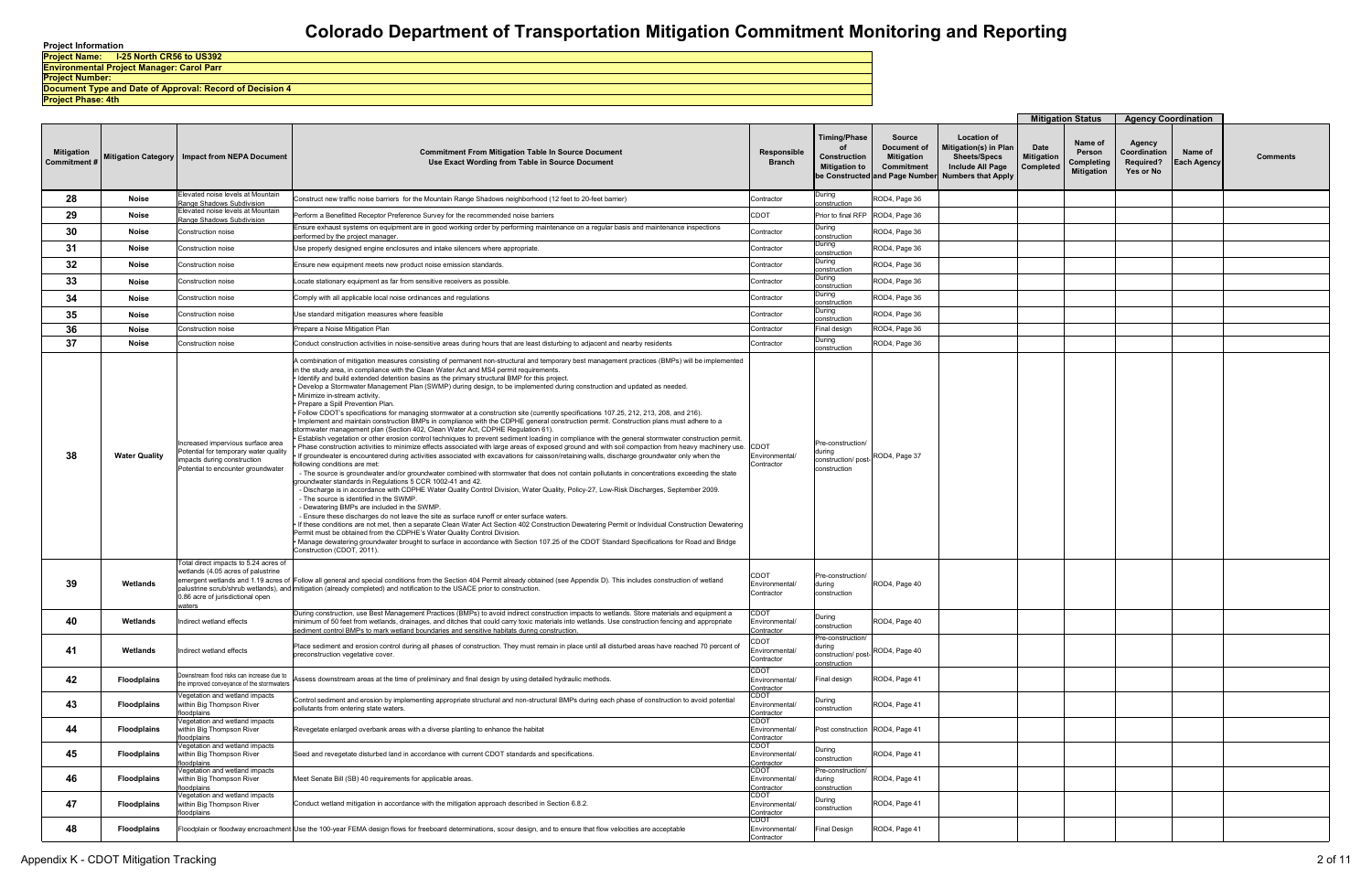**Document Type and Date of Approval: Record of Decision 4 Project Phase: 4th**

**Project Number: Environmental Project Manager: Carol Parr Project Name: I-25 North CR56 to US392**

|                                         |                      |                                                                                                                                                  |                                                                                                                                                                                                                                                                                                                                     |                                             |                                                                    |                                                                                                   |                                                                                                                            |                                        | <b>Mitigation Status</b>                             | <b>Agency Coordination</b>                              |                               |          |
|-----------------------------------------|----------------------|--------------------------------------------------------------------------------------------------------------------------------------------------|-------------------------------------------------------------------------------------------------------------------------------------------------------------------------------------------------------------------------------------------------------------------------------------------------------------------------------------|---------------------------------------------|--------------------------------------------------------------------|---------------------------------------------------------------------------------------------------|----------------------------------------------------------------------------------------------------------------------------|----------------------------------------|------------------------------------------------------|---------------------------------------------------------|-------------------------------|----------|
| <b>Mitigation</b><br><b>Commitment#</b> |                      | Mitigation Category   Impact from NEPA Document                                                                                                  | <b>Commitment From Mitigation Table In Source Document</b><br>Use Exact Wording from Table in Source Document                                                                                                                                                                                                                       | Responsible<br><b>Branch</b>                | <b>Timing/Phase</b><br>οf<br>Construction<br><b>Mitigation to</b>  | <b>Source</b><br>Document of<br><b>Mitigation</b><br>Commitment<br>be Constructed and Page Number | <b>Location of</b><br>Mitigation(s) in Plan<br><b>Sheets/Specs</b><br><b>Include All Page</b><br><b>Numbers that Apply</b> | Date<br><b>Mitigation</b><br>Completed | Name of<br>Person<br>Completing<br><b>Mitigation</b> | Agency<br>Coordination<br><b>Required?</b><br>Yes or No | Name of<br><b>Each Agency</b> | Comments |
| -49                                     | <b>Floodplains</b>   |                                                                                                                                                  | Floodplain or floodway encroachment Use the 500-year design flows to further assess the scour design and set the depths of piles or caissons                                                                                                                                                                                        | CDOT<br>Environmental/<br>Contractor        | <b>Final Design</b>                                                | ROD4, Page 42                                                                                     |                                                                                                                            |                                        |                                                      |                                                         |                               |          |
| 50                                      | <b>Floodplains</b>   | Floodplain or floodway encroachment                                                                                                              | Assess impacts to downstream areas during preliminary and final design by using the guidelines described in Section 3.9 Floodplains in the North I-25<br>Final EIS.                                                                                                                                                                 | CDOT<br>Environmental/<br>Contractor        | <b>Final Design</b>                                                | ROD4, Page 42                                                                                     |                                                                                                                            |                                        |                                                      |                                                         |                               |          |
| -51                                     | <b>Floodplains</b>   |                                                                                                                                                  | Floodplain or floodway encroachment Base design flows on the current level of development.                                                                                                                                                                                                                                          | CDOT<br>Environmental/<br>Contractor        | <b>Final Design</b>                                                | ROD4, Page 42                                                                                     |                                                                                                                            |                                        |                                                      |                                                         |                               |          |
| 52                                      | <b>Floodplains</b>   | Floodplain or floodway encroachment 2.5.2 and 12.1.1).                                                                                           | Follow the CDOT Policy, to obey the Nature Flow Rule of Colorado and hold others to the same standard (CDOT Drainage Design Manual, 2004, sec                                                                                                                                                                                       | СРОТ<br>Environmental/<br>Contractor        | <b>Final Design</b>                                                | ROD4, Page 42                                                                                     |                                                                                                                            |                                        |                                                      |                                                         |                               |          |
| 53                                      | <b>Floodplains</b>   |                                                                                                                                                  | Floodplain or floodway encroachment Consider the maximum allowable backwater as allowed by FEMA                                                                                                                                                                                                                                     | CDOT<br>Environmental/<br>Contractor        | <b>Final Design</b>                                                | ROD4, Page 42                                                                                     |                                                                                                                            |                                        |                                                      |                                                         |                               |          |
| 54                                      | <b>Floodplains</b>   |                                                                                                                                                  | Determine degradation, aggregation, and scour. Select adequate counter measures using criteria established by the National Cooperative Highway<br>Floodplain or floodway encroachment   الحديث المستعمل المستعمر المستعمر المستعمر المستعمر المستعمر المستعمر ال<br>Research Program Report 568 (TRB, 2006)                         | CDOT<br>Environmental/<br>Contractor        | <b>Final Design</b>                                                | ROD4, Page 42                                                                                     |                                                                                                                            |                                        |                                                      |                                                         |                               |          |
| 55                                      | Floodplains          |                                                                                                                                                  | Floodplain or floodway encroachment Minimize disruption to the ecosystem                                                                                                                                                                                                                                                            | CDOT<br>Environmental/<br>Contractor        | During<br>construction                                             | ROD4, Page 42                                                                                     |                                                                                                                            |                                        |                                                      |                                                         |                               |          |
| 56                                      | <b>Floodplains</b>   |                                                                                                                                                  | Floodplain or floodway encroachment Consider costs for construction and maintenance                                                                                                                                                                                                                                                 | <b>CDOT</b><br>Environmental/<br>Contractor | <b>Final Design</b>                                                | ROD4, Page 42                                                                                     |                                                                                                                            |                                        |                                                      |                                                         |                               |          |
| -57                                     | <b>Floodplains</b>   | loodplain or floodway encroachment                                                                                                               | Consider a bridge deck drainage system that controls seepage at joints. If possible, pipe bridge deck drains to a water quality feature before being<br>discharged into a floodplain                                                                                                                                                | CDOT<br>Environmental/<br>Contractor        | During<br>construction                                             | ROD4, Page 42                                                                                     |                                                                                                                            |                                        |                                                      |                                                         |                               |          |
| 58                                      | <b>Floodplains</b>   | Floodplain or floodway encroachmen                                                                                                               | Comply with federal and state agencies and make every consideration towards local agency requirements when designing and be consistent with<br>existing watershed and floodplain management programs.                                                                                                                               | CDOT<br>Environmental/<br>Contractor        | During<br>construction                                             | ROD4, Page 42                                                                                     |                                                                                                                            |                                        |                                                      |                                                         |                               |          |
| 59                                      | <b>Floodplains</b>   | Floodplain or floodway encroachmer                                                                                                               | Design all encroachment in the floodway portion of the floodplain with compensatory conveyance, certified to cause no rise in the Base Flood<br>Elevation, and documented in an approved floodplain development permit to the local agency administering NFIP standards in the affected reach.                                      | CDOT Engineering/<br>Contractor             | inal Design <sup>:</sup>                                           | ROD4, Page 42                                                                                     |                                                                                                                            |                                        |                                                      |                                                         |                               |          |
| 60                                      | <b>Floodplains</b>   |                                                                                                                                                  | -loodplain or floodway encroachment Be prepared to provide CLOMRs pre-construction and LOMRs post-construction using certified as-built information from ground survey.                                                                                                                                                             | Contractor                                  | Pre-construction                                                   | ROD4, Page 42                                                                                     |                                                                                                                            |                                        |                                                      |                                                         |                               |          |
| 61                                      | <b>Floodplains</b>   | loodplain or floodway encroachme                                                                                                                 | Document all encroachment in the flood fringe portion of the floodplain in an approved floodplain development permit to the local agency administering<br>NFIP standards in the affected reach                                                                                                                                      | ontractor                                   | Pre-construction                                                   | ROD4, Page 42                                                                                     |                                                                                                                            |                                        |                                                      |                                                         |                               |          |
| 62                                      | Vegetation           | Vegetation removal                                                                                                                               | Minimize the amount of disturbance and limit the amount of time that disturbed locations are allowed to be non-vegetated. Follow CDOT standard<br>specifications for the amount of time that disturbed areas are allowed to be non-vegetated                                                                                        | Contractor                                  | During<br>construction<br>Pre-construction/                        | ROD4, Page 43                                                                                     |                                                                                                                            |                                        |                                                      |                                                         |                               |          |
| 63                                      | Vegetation           | Vegetation removal                                                                                                                               | Avoid existing trees, shrubs, and vegetation to the maximum extent possible, especially wetlands and riparian plant communities. Coordinate with the<br>CDOT landscape architect before construction to determine the types of vegetation that will be protected during construction.                                               | Contractor                                  | during<br>construction                                             | ROD4, Page 43                                                                                     |                                                                                                                            |                                        |                                                      |                                                         |                               |          |
| 64                                      | Vegetation           | Vegetation removal                                                                                                                               | Salvage weed-free topsoil for use in seeding                                                                                                                                                                                                                                                                                        | Contractor                                  | During<br>construction                                             | ROD4, Page 43                                                                                     |                                                                                                                            |                                        |                                                      |                                                         |                               |          |
| 65                                      | Vegetation           | /egetation removal                                                                                                                               | Implement temporary and permanent erosion control measures to limit erosion and soil loss. Use erosion control blankets on steep, newly seeded<br>slopes to control erosion and to promote the establishment of vegetation. Roughen slopes at all times                                                                             | Contractor                                  | During<br>construction<br>Pre-construction/                        | ROD4, Page 43                                                                                     |                                                                                                                            |                                        |                                                      |                                                         |                               |          |
| 66                                      | Vegetation           | Vegetation removal                                                                                                                               | Revegetate all disturbed areas with native grass and forb species. Apply seed, mulch, and mulch tackifier in phases throughout construction.                                                                                                                                                                                        | Contractor                                  | during<br>construction/ post<br>construction                       | ROD4, Page 43                                                                                     |                                                                                                                            |                                        |                                                      |                                                         |                               |          |
| 67<br>v,                                | Vegetation           | Vegetation removal                                                                                                                               | Develop an acceptable revegetation plan with the CDOT landscape architect that is also acceptable to municipalities within their jurisdictional areas.                                                                                                                                                                              | Contractor                                  | During<br>construction                                             | ROD4, Page 43                                                                                     |                                                                                                                            |                                        |                                                      |                                                         |                               |          |
| 68                                      | Vegetation           | Vegetation removal                                                                                                                               | Develop revegetation success criteria based on consultation with USFWS and monitor revegetated sites for at least three growing seasons following<br>habitat restoration and enhancement activities to ensure those success criteria are achieved.                                                                                  | <b>CDOT</b>                                 | Pre-construction                                                   | ROD4, Page 43                                                                                     |                                                                                                                            |                                        |                                                      |                                                         |                               |          |
| 69                                      | Vegetation           | Vegetation removal                                                                                                                               | Obtain SB 40 (33-5-101-107, CRS 1973, as amended) certification from CPW for construction in "any stream or its bank tributaries"                                                                                                                                                                                                   | Contractor                                  | Pre-construction                                                   | ROD4, Page 43                                                                                     |                                                                                                                            |                                        |                                                      |                                                         |                               |          |
| 70                                      | <b>Noxious Weeds</b> | Construction activities would<br>increase the potential for the spread<br>and establishment of noxious weeds<br>in areas were soil is disturbed. | Include noxious weed mapping in the construction documents, along with appropriate weed control methods.                                                                                                                                                                                                                            | Contractor                                  | Pre-construction ROD4, Page 45                                     |                                                                                                   |                                                                                                                            |                                        |                                                      |                                                         |                               |          |
| 71                                      | <b>Noxious Weeds</b> | Construction activities would<br>increase the potential for the spread<br>and establishment of noxious weeds<br>in areas were soil is disturbed. | nspect highway right-of-way areas periodically during construction and during post-construction weed monitoring for invasion of noxious weeds.                                                                                                                                                                                      | Contractor                                  | Pre-construction/<br>during<br>construction/ post-<br>construction | ROD4, Page 45                                                                                     |                                                                                                                            |                                        |                                                      |                                                         |                               |          |
| 72                                      | <b>Noxious Weeds</b> | Construction activities would<br>increase the potential for the spread<br>and establishment of noxious weeds<br>in areas were soil is disturbed. | Include weed management measures for the removal of heavily infested topsoil, herbicide treatment of lightly infested topsoil, and other herbicide<br>and/or mechanical treatments, limiting disturbance areas, phased seeding in accordance with CDOT seeding seasons, and monitoring during and after Contractor<br>construction. |                                             | During<br>construction/ post-ROD4, Page 45<br>construction         |                                                                                                   |                                                                                                                            |                                        |                                                      |                                                         |                               |          |
| 73                                      | <b>Noxious Weeds</b> | Construction activities would<br>increase the potential for the spread<br>and establishment of noxious weeds<br>in areas were soil is disturbed. | Select appropriate herbicides and time herbicide spraying in and adjacent to sensitive areas, such as wetlands and riparian areas.                                                                                                                                                                                                  | Contractor                                  | During<br>construction                                             | ROD4, Page 45                                                                                     |                                                                                                                            |                                        |                                                      |                                                         |                               |          |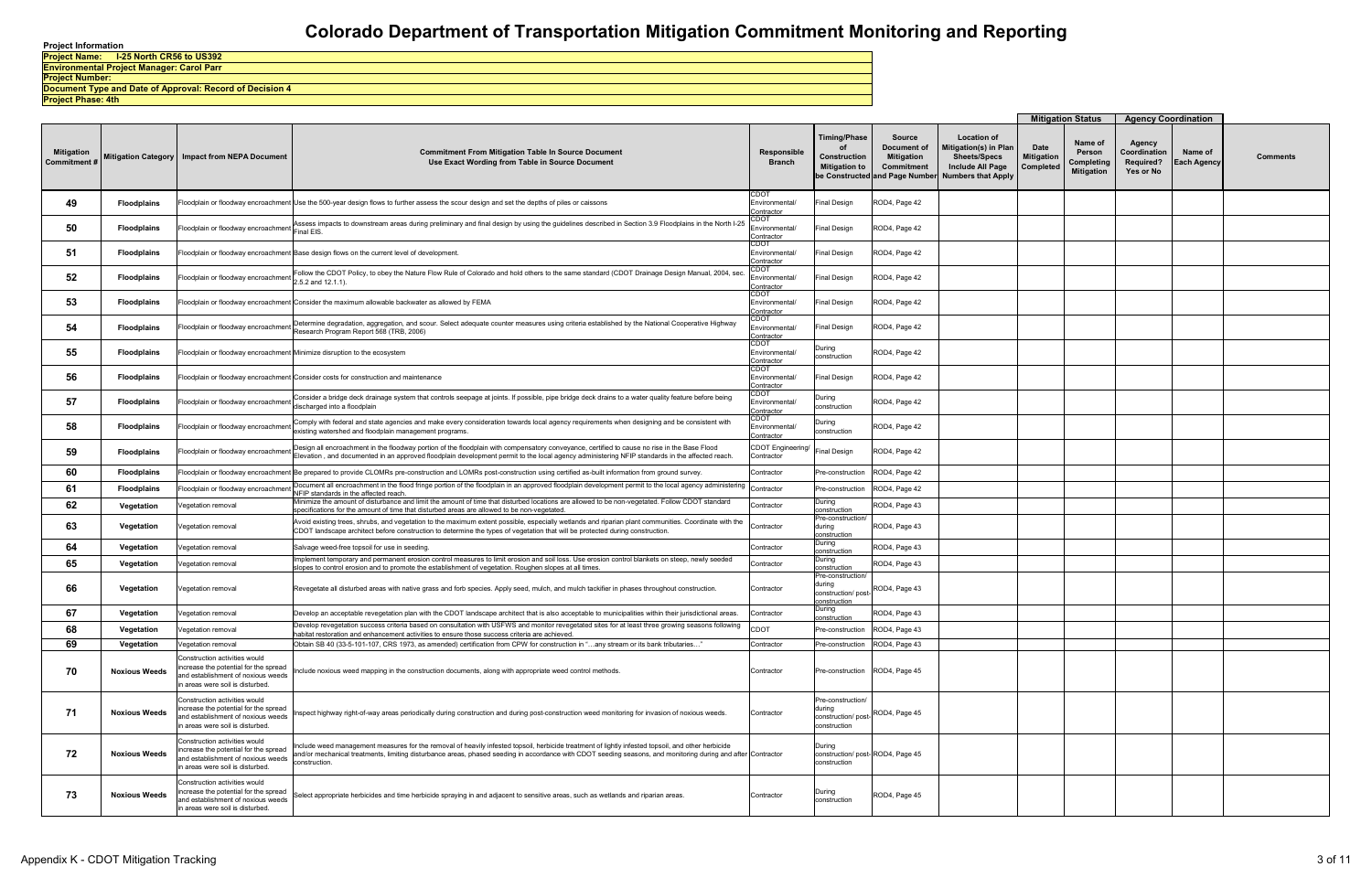**Project Phase: 4th**

**Project Number: Document Type and Date of Approval: Record of Decision 4 Environmental Project Manager: Carol Parr Project Name: I-25 North CR56 to US392**

|                                          |                      |                                                                                                                                                  |                                                                                                                                                                                                                                                                                                                                                                                                                                                                                      |                              |                                                                    |                                                                                            |                                                                                                                            |                                        | <b>Mitigation Status</b>                             | <b>Agency Coordination</b>                              |                        |                 |
|------------------------------------------|----------------------|--------------------------------------------------------------------------------------------------------------------------------------------------|--------------------------------------------------------------------------------------------------------------------------------------------------------------------------------------------------------------------------------------------------------------------------------------------------------------------------------------------------------------------------------------------------------------------------------------------------------------------------------------|------------------------------|--------------------------------------------------------------------|--------------------------------------------------------------------------------------------|----------------------------------------------------------------------------------------------------------------------------|----------------------------------------|------------------------------------------------------|---------------------------------------------------------|------------------------|-----------------|
| <b>Mitigation</b><br>Commitment <i>∤</i> |                      | Mitigation Category   Impact from NEPA Document                                                                                                  | <b>Commitment From Mitigation Table In Source Document</b><br>Use Exact Wording from Table in Source Document                                                                                                                                                                                                                                                                                                                                                                        | Responsible<br><b>Branch</b> | <b>Timing/Phase</b><br>οf<br>Construction<br><b>Mitigation to</b>  | Source<br>Document of<br><b>Mitigation</b><br>Commitment<br>be Constructed and Page Number | <b>Location of</b><br>Mitigation(s) in Plan<br><b>Sheets/Specs</b><br><b>Include All Page</b><br><b>Numbers that Apply</b> | Date<br><b>Mitigation</b><br>Completed | Name of<br>Person<br>Completing<br><b>Mitigation</b> | Agency<br>Coordination<br><b>Required?</b><br>Yes or No | Name of<br>Each Agency | <b>Comments</b> |
| 74                                       | <b>Noxious Weeds</b> | Construction activities would<br>increase the potential for the spread<br>and establishment of noxious weeds<br>in areas were soil is disturbed. | Use certified weed-free hay and/or mulch in all revegetated areas.                                                                                                                                                                                                                                                                                                                                                                                                                   | Contractor                   | During<br>construction                                             | ROD4, Page 45                                                                              |                                                                                                                            |                                        |                                                      |                                                         |                        |                 |
| 75                                       | <b>Noxious Weeds</b> | Construction activities would<br>increase the potential for the spread<br>and establishment of noxious weeds<br>in areas were soil is disturbed. | Use only fertilizers that meet CDOT Standard Specification 212.                                                                                                                                                                                                                                                                                                                                                                                                                      | Contractor                   | During<br>construction                                             | ROD4, Page 45                                                                              |                                                                                                                            |                                        |                                                      |                                                         |                        |                 |
| 76                                       | <b>Noxious Weeds</b> | Construction activities would<br>increase the potential for the spread<br>and establishment of noxious weeds<br>in areas were soil is disturbed. | ncorporate an Integrated Noxious Weed Management Plan into the project design and implement it during construction.                                                                                                                                                                                                                                                                                                                                                                  | Contractor                   | During<br>construction                                             | ROD4, Page 45                                                                              |                                                                                                                            |                                        |                                                      |                                                         |                        |                 |
| 77                                       | <b>Noxious Weeds</b> | Construction activities would<br>and establishment of noxious weeds and CDOT specialists.<br>in areas were soil is disturbed.                    | increase the potential for the spread [Use only native species to revegetate sites disturbed by construction activities. Coordinate native plant species used for revegetation with agencies                                                                                                                                                                                                                                                                                         | Contractor                   | During<br>construction                                             | ROD4, Page 45                                                                              |                                                                                                                            |                                        |                                                      |                                                         |                        |                 |
| 78                                       | <b>Noxious Weeds</b> | Construction activities would<br>and establishment of noxious weeds 35, Article 27.5, CRS.<br>in areas were soil is disturbed.                   | increase the potential for the spread Per the Weed Free Forage Act, inspect and regulate materials used for revegetation in accordance with provisions of the Weed Free Forage Act, Title Contractor                                                                                                                                                                                                                                                                                 |                              | During<br>construction                                             | ROD4, Page 45                                                                              |                                                                                                                            |                                        |                                                      |                                                         |                        |                 |
| 79                                       | <b>Noxious Weeds</b> | Construction activities would<br>in areas were soil is disturbed.                                                                                | increase the potential for the spread   The project's Noxious Weed Management Supervisor must inspect imported topsoil. Do not use the imported topsoil on the project if it is determined<br>and establishment of noxious weeds to be contaminated with weeds, or if it cannot be inspected properly                                                                                                                                                                                | Contractor                   | During<br>construction                                             | ROD4, Page 45                                                                              |                                                                                                                            |                                        |                                                      |                                                         |                        |                 |
| 80                                       | <b>Noxious Weeds</b> | Construction activities would<br>increase the potential for the spread<br>in areas were soil is disturbed.                                       | Keep equipment on designated roadways and out of weed-infested areas until the areas are treated. Clean all equipment of all soil and vegetative plant Contractor<br>and establishment of noxious weeds parts before its arrival at the project site.                                                                                                                                                                                                                                |                              | During<br>construction                                             | ROD4, Page 45                                                                              |                                                                                                                            |                                        |                                                      |                                                         |                        |                 |
| 81                                       | Wildlife             | Raptor nests will be directly and<br>indirectly impacted by construction                                                                         | Conduct a raptor nest survey prior to project construction to identify raptor nests and nesting activity in the vicinity of the proposed project.                                                                                                                                                                                                                                                                                                                                    | Contractor                   | Pre-construction                                                   | ROD4, Page 47                                                                              |                                                                                                                            |                                        |                                                      |                                                         |                        |                 |
| 82                                       | Wildlife             | Raptor nests will be directly and<br>indirectly impacted by construction                                                                         | Comply with the buffer zones and seasonal restrictions recommended by CPW to minimize impacts to breeding and nesting raptors (CPW, 2008).                                                                                                                                                                                                                                                                                                                                           | Contractor                   | re-construction/<br>during<br>construction                         | ROD4, Page 47                                                                              |                                                                                                                            |                                        |                                                      |                                                         |                        |                 |
| 83                                       | Wildlife             | Raptor nests will be directly and<br>indirectly impacted by construction.                                                                        | Conduct a burrowing owl survey prior to construction using "Recommended Survey Protocol and Action to Protect Burrowing Owls" by CPW.                                                                                                                                                                                                                                                                                                                                                | Contractor                   | Pre-construction                                                   | ROD4, Page 47                                                                              |                                                                                                                            |                                        |                                                      |                                                         |                        |                 |
| 84                                       | Wildlife             | Raptor nests will be directly and<br>indirectly impacted by construction                                                                         | raptor nests will be impacted by the proposed project, develop specific mitigation measures for impacts to nesting raptors in coordination with the<br>CPW and the U.S. Fish and Wildlife Service (USFWS) prior to construction. If disturbance of raptor nests is unavoidable, construct artificial nests in<br>uitable habitat or enhance prey habitat. Construct artificial nests in the same general area as impacts.                                                            | Contractor                   | Pre-construction/<br>during<br>construction                        | ROD4, Page 47                                                                              |                                                                                                                            |                                        |                                                      |                                                         |                        |                 |
| 85                                       | Wildlife             | Migratory bird nests could be<br>impacted by removal of vegetation                                                                               | Gollow Standards and Specifications Section 240: Protection of Migratory Birds, to meet requirements of the Migratory Bird Treaty Act (MBTA).                                                                                                                                                                                                                                                                                                                                        | Contractor                   | Pre-construction/<br>during<br>construction                        | ROD4, Page 47                                                                              |                                                                                                                            |                                        |                                                      |                                                         |                        |                 |
| 86                                       | Wildlife             | Migratory bird nests could be<br>impacted by removal of vegetation.                                                                              | Complete tree trimming and/or removal activities before birds begin to nest or after the young have fledged. In Colorado, most nesting and rearing<br>activities occur between April 1 and August 31. However, since some birds nest as early as February, conduct a nesting bird survey by a biologist<br>before any tree trimming or removal activities begin.                                                                                                                     | Contractor                   | During<br>construction                                             | ROD4, Page 48                                                                              |                                                                                                                            |                                        |                                                      |                                                         |                        |                 |
| 87                                       | Wildlife             | Migratory bird nests could be<br>impacted by removal of vegetation.                                                                              | Complete bridge or box culvert work that may disturb nesting birds before birds begin to nest or after the young have fledged. No bridge or box culvert<br>work will take place between April 1 and August 31. If work activities are planned between these dates, remove nests (before nesting begins) and take Contractor<br>ppropriate measures to assure no new nests are constructed.                                                                                           |                              | During<br>construction                                             | ROD4, Page 48                                                                              |                                                                                                                            |                                        |                                                      |                                                         |                        |                 |
| 88                                       | Wildlife             | Migratory bird nests could be<br>impacted by removal of vegetation.                                                                              | Complete clearing and grubbing of vegetation that may disturb ground nesting birds before birds begin to nest or after the young have fledged. If work<br>activities are planned between April 1 and August 31, remove vegetation and/or trim it to a height of six inches or less prior to April 1. After vegetation<br>has been removed and/or trimmed, implement appropriate measures, i.e., repeated mowing/trimming, to assure vegetation does not grow more than<br>ix inches. | Contractor                   | During<br>construction                                             | ROD4, Page 48                                                                              |                                                                                                                            |                                        |                                                      |                                                         |                        |                 |
| 89                                       | Wildlife             | Wildlife crossing at Big Thompson<br>River will be temporary impacted                                                                            | Six inches.<br>Maximize use of movement corridors by wildlife by creating bridge spans and culverts that have the following features: a minimum clearance of 10 feet Contractor<br>and width of 20 feet for deer and a minimum "openness ratio" of 0.75.                                                                                                                                                                                                                             |                              | Final design                                                       | ROD4, Page 48                                                                              |                                                                                                                            |                                        |                                                      |                                                         |                        |                 |
| 90                                       | Wildlife             | Wildlife crossing at Big Thompson<br>River will be temporary impacted                                                                            | Place shrubs and vegetative cover at bridge underpass openings to attract wildlife and provide a "funnel effect."                                                                                                                                                                                                                                                                                                                                                                    | Contractor                   | Post-construction ROD4, Page 48                                    |                                                                                            |                                                                                                                            |                                        |                                                      |                                                         |                        |                 |
| 91                                       | Wildlife             | Wildlife crossing at Big Thompson<br>River will be temporary impacted                                                                            | Provide ledges or shelves within structure that periodically convey water to create passage alternatives during high water.                                                                                                                                                                                                                                                                                                                                                          | Contractor                   | Final design                                                       | ROD4, Page 48                                                                              |                                                                                                                            |                                        |                                                      |                                                         |                        |                 |
| 92                                       | Wildlife             | Wildlife crossing at Big Thompson<br>River will be temporary impacted                                                                            | Do not place trails near wildlife crossing structures to avoid human disturbance of wildlife.                                                                                                                                                                                                                                                                                                                                                                                        | Contractor                   | Final design                                                       | ROD4, Page 48                                                                              |                                                                                                                            |                                        |                                                      |                                                         |                        |                 |
| 93                                       | Wildlife             | Wildlife crossing at Big Thompson<br>River will be temporary impacted                                                                            | Aaximize use of bridges and culverts by wildlife, where practical, by incorporating other design elements, including:<br>Do not place lighting near the crossing structures.<br>Keep roadside vegetation height to a minimum.                                                                                                                                                                                                                                                        | Contractor                   | Pre-construction/<br>during<br>construction/ post-<br>construction | ROD4, Page 48                                                                              |                                                                                                                            |                                        |                                                      |                                                         |                        |                 |
| 94                                       | Wildlife             | Sensitive wildlife habitat will be<br>impacted from removal of vegetation<br>to construct a bridge over the Big<br>Thompson River                | Aitigate impacts in wetlands and riparian areas to sensitive wildlife habitat along Big Thompson River.                                                                                                                                                                                                                                                                                                                                                                              | Contractor                   | During<br>construction                                             | ROD4, Page 48                                                                              |                                                                                                                            |                                        |                                                      |                                                         |                        |                 |
| 95                                       | Wildlife             | Sensitive wildlife habitat will be<br>impacted from removal of vegetation<br>to construct a bridge over the Big<br>Thompson River                | Minimize impacts at wildlife crossings to sensitive wildlife habitat.                                                                                                                                                                                                                                                                                                                                                                                                                | Contractor                   | During<br>construction                                             | ROD4, Page 48                                                                              |                                                                                                                            |                                        |                                                      |                                                         |                        |                 |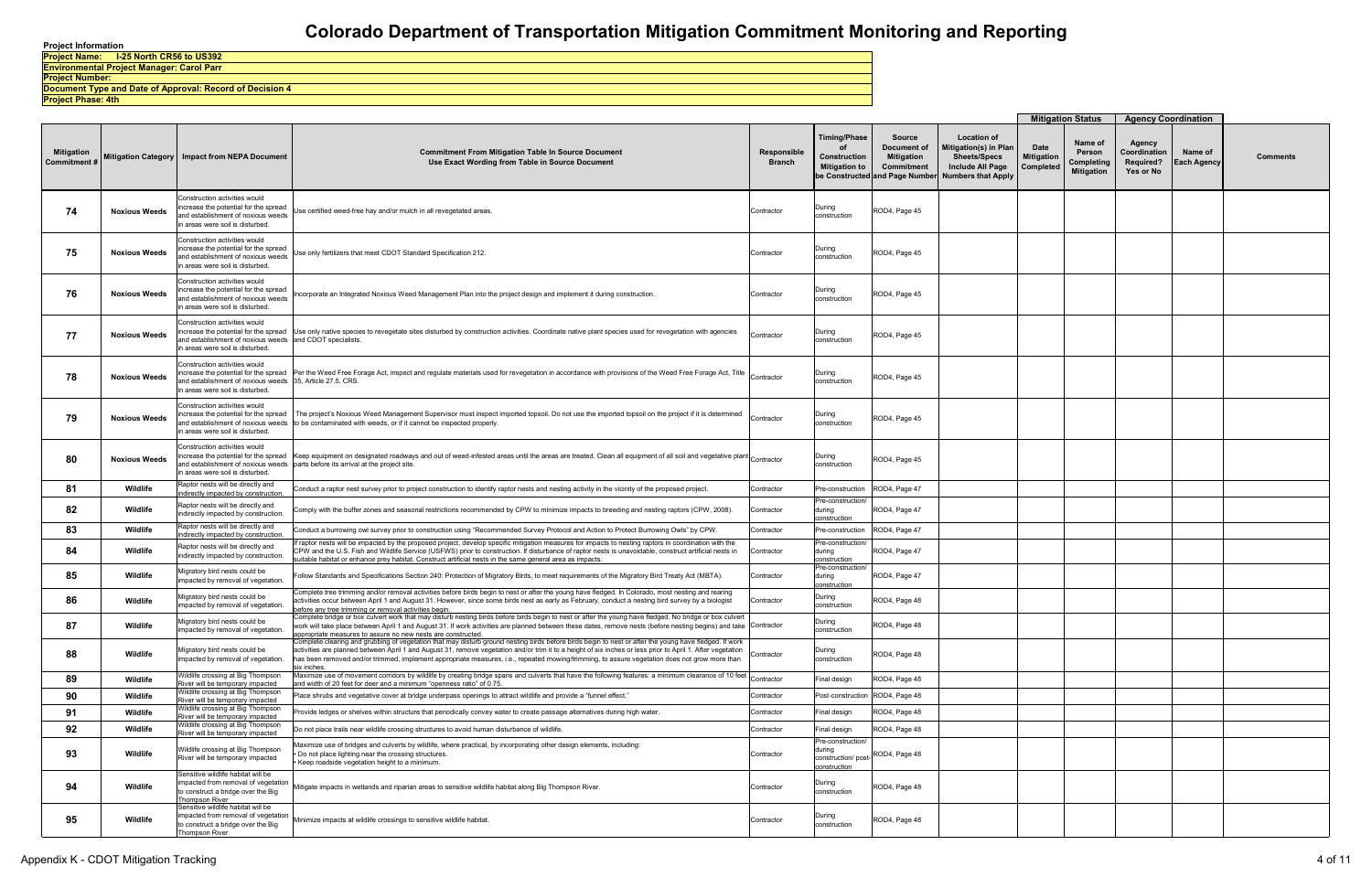**Project Phase: 4th**

**Project Number: Document Type and Date of Approval: Record of Decision 4 Environmental Project Manager: Carol Parr Project Name: I-25 North CR56 to US392**

|                            |                                                                                                 |                                                                                                              |                                                                                                                                                                                                                                                                                                                                                |                                      |                                                                                      |                                                                                                   |                                                                                                                     |                                 | <b>Mitigation Status</b>                             | <b>Agency Coordination</b>                       |                               |                 |
|----------------------------|-------------------------------------------------------------------------------------------------|--------------------------------------------------------------------------------------------------------------|------------------------------------------------------------------------------------------------------------------------------------------------------------------------------------------------------------------------------------------------------------------------------------------------------------------------------------------------|--------------------------------------|--------------------------------------------------------------------------------------|---------------------------------------------------------------------------------------------------|---------------------------------------------------------------------------------------------------------------------|---------------------------------|------------------------------------------------------|--------------------------------------------------|-------------------------------|-----------------|
| Mitigation<br>Commitment # |                                                                                                 | Mitigation Category   Impact from NEPA Document                                                              | <b>Commitment From Mitigation Table In Source Document</b><br>Use Exact Wording from Table in Source Document                                                                                                                                                                                                                                  | Responsible<br><b>Branch</b>         | <b>Timing/Phase</b><br>of<br>Construction<br><b>Mitigation to</b>                    | <b>Source</b><br>Document of<br><b>Mitigation</b><br>Commitment<br>be Constructed and Page Number | <b>Location of</b><br>Mitigation(s) in Plan<br><b>Sheets/Specs</b><br>Include All Page<br><b>Numbers that Apply</b> | Date<br>Mitigation<br>Completed | Name of<br>Person<br>Completing<br><b>Mitigation</b> | Agency<br>Coordination<br>Required?<br>Yes or No | Name of<br><b>Each Agency</b> | <b>Comments</b> |
| 96                         | Wildlife                                                                                        | Aquatic and upland habitats will be<br>directly impacted from removal of<br>vegetation prior to construction | Aaintain and/or create riffle and pool complexes.                                                                                                                                                                                                                                                                                              | Contractor                           | Final design/ pre-<br>construction/<br>during<br>construction/ post-<br>construction | ROD4, Page 48                                                                                     |                                                                                                                     |                                 |                                                      |                                                  |                               |                 |
| 97                         | Wildlife                                                                                        | Aquatic and upland habitats will be<br>directly impacted from removal of<br>vegetation prior to construction | Maintain natural stream bottoms.                                                                                                                                                                                                                                                                                                               | Contractor                           | During<br>construction                                                               | ROD4, Page 48                                                                                     |                                                                                                                     |                                 |                                                      |                                                  |                               |                 |
| 98                         | Wildlife                                                                                        | Aquatic and upland habitats will be<br>directly impacted from removal of<br>vegetation prior to construction | Partially bury culverts; cover the bottom with gravel/sand and ensure there is a low gradient.                                                                                                                                                                                                                                                 | Contractor                           | During<br>construction                                                               | ROD4, Page 49                                                                                     |                                                                                                                     |                                 |                                                      |                                                  |                               |                 |
| 99                         | Wildlife                                                                                        | Aquatic and upland habitats will be<br>directly impacted from removal of<br>vegetation prior to construction | Replace culverts targeted for replacement with those of equal or greater size.                                                                                                                                                                                                                                                                 | Contractor                           | During<br>construction                                                               | ROD4, Page 49                                                                                     |                                                                                                                     |                                 |                                                      |                                                  |                               |                 |
| 100                        | Wildlife                                                                                        | Aquatic and upland habitats will be<br>directly impacted from removal of<br>vegetation prior to construction | Do not incorporate grates, impact dissipaters, or any other features into culvert design that would impede fish movement                                                                                                                                                                                                                       | Contractor                           | During<br>construction                                                               | ROD4, Page 49                                                                                     |                                                                                                                     |                                 |                                                      |                                                  |                               |                 |
| 101                        | Wildlife                                                                                        | Aquatic and upland habitats will be<br>directly impacted from removal of<br>vegetation prior to construction | To avoid erosion, induced siltation, and sedimentation, place sediment/erosion control BMPs during each phase of construction. Upon completion of<br>slope, place seed in combination with mulch/mulch tackifier or erosion control blankets within the limits set in Section 208 of CDOT specifications.                                      | Contractor                           | During<br>construction                                                               | ROD4, Page 49                                                                                     |                                                                                                                     |                                 |                                                      |                                                  |                               |                 |
| 102                        | Wildlife                                                                                        | Aquatic and upland habitats will be<br>directly impacted from removal of<br>vegetation prior to construction | Jse only erosion control blankets that will be "wildlife friendly," consisting of 100 percent biodegradable materials.                                                                                                                                                                                                                         | Contractor                           | During<br>construction                                                               | ROD4, Page 49                                                                                     |                                                                                                                     |                                 |                                                      |                                                  |                               |                 |
| 103                        | Wildlife                                                                                        | Aquatic and upland habitats will be<br>directly impacted from removal of<br>vegetation prior to construction | imit access points to streams during construction to minimize degradation of the banks.                                                                                                                                                                                                                                                        | Contractor                           | During<br>construction                                                               | ROD4, Page 49                                                                                     |                                                                                                                     |                                 |                                                      |                                                  |                               |                 |
| 104                        | Wildlife                                                                                        | Aquatic and upland habitats will be<br>directly impacted from removal of<br>vegetation prior to construction | Do not create any new fish passage barriers.                                                                                                                                                                                                                                                                                                   | Contractor                           | During<br>construction                                                               | ROD4, Page 49                                                                                     |                                                                                                                     |                                 |                                                      |                                                  |                               |                 |
| 105                        | Wildlife                                                                                        | Aquatic and upland habitats will be<br>directly impacted from removal of<br>vegetation prior to construction | Remove or redesign existing drop structures that create a barrier to fish movements, where possible.                                                                                                                                                                                                                                           | Contractor                           | During<br>construction                                                               | ROD4, Page 49                                                                                     |                                                                                                                     |                                 |                                                      |                                                  |                               |                 |
| 106                        | Wildlife                                                                                        | Aquatic and upland habitats will be<br>directly impacted from removal of<br>vegetation prior to construction | Comply with Colorado SB 40, which requires all state agencies to obtain wildlife certification from CPW when the agency plans construction in any<br>stream or its bank or tributaries.                                                                                                                                                        | Contractor                           | During<br>construction                                                               | ROD4, Page 49                                                                                     |                                                                                                                     |                                 |                                                      |                                                  |                               |                 |
| 107                        | Wildlife                                                                                        | Aquatic and upland habitats will be<br>directly impacted from removal of<br>vegetation prior to construction | mplement mitigation measures outlined in the water quality section (see Section 6.7.3) for aquatic habitats.                                                                                                                                                                                                                                   | Contractor                           | During<br>construction                                                               | ROD4, Page 49                                                                                     |                                                                                                                     |                                 |                                                      |                                                  |                               |                 |
| 108                        | Wildlife                                                                                        | Black-tailed prairie dogs will be<br>directly impacted by construction                                       | Resurvey prairie dog colonies prior to construction. In areas where avoidance of prairie dogs is not possible, follow CDOT's Impacted BTPD Policy.<br>Carry out any prairie dog relocation or removal activities in accordance with CRS 35-7-203, as well as any other applicable laws or regulations, and<br>ith close coordination with CPW. | 2DOT<br>Environmental/<br>:ontractor | Pre-construction                                                                     | ROD4, Page 49                                                                                     |                                                                                                                     |                                 |                                                      |                                                  |                               |                 |
| 109                        | Wildlife                                                                                        | Black-tailed prairie dogs will be<br>directly impacted by construction                                       | Place silt fence to prohibit any additional BTPDs from entering the construction site.                                                                                                                                                                                                                                                         | CDOT<br>Environmental/<br>Contractor | Pre-construction/<br>during<br>construction                                          | ROD4, Page 49                                                                                     |                                                                                                                     |                                 |                                                      |                                                  |                               |                 |
| 110                        | <b>Threatened and</b><br>Endangered & State<br><b>Sensitive Species</b>                         | Potential Impacts to federal-listed<br>species                                                               | ncorporate an integrated weed management plan into project design and implement it during construction to control the infestation and spread of<br>noxious weeds.                                                                                                                                                                              | Contractor                           | Pre-construction ROD4, Page 53                                                       |                                                                                                   |                                                                                                                     |                                 |                                                      |                                                  |                               |                 |
| 111                        | Threatened and<br><b>Sensitive Species</b>                                                      | Endangered & State Potential Impacts to federal-listed<br>Sensitive Creation                                 | Use visible barriers to limit the area of construction.                                                                                                                                                                                                                                                                                        | Contractor                           | During<br>construction                                                               | ROD4, Page 53                                                                                     |                                                                                                                     |                                 |                                                      |                                                  |                               |                 |
| 112                        | <b>Threatened and</b><br>Endangered & State species<br><b>Sensitive Species</b>                 | Potential Impacts to federal-listed                                                                          | Stockpile construction materials in bare areas rather than on top of existing vegetation in known occupied and suitable habitats.                                                                                                                                                                                                              | Contractor                           | During<br>construction                                                               | ROD4, Page 53                                                                                     |                                                                                                                     |                                 |                                                      |                                                  |                               |                 |
| 113                        | Threatened and<br><b>Sensitive Species</b>                                                      | Endangered & State Potential Impacts to federal-listed<br>Sensitive Species                                  | Inform construction workers of the reasons for and importance of limiting impacts to vegetated habitat outside the work area in habitats known to be<br>occupied by listed species.                                                                                                                                                            | Contractor                           | During<br>construction                                                               | ROD4, Page 53                                                                                     |                                                                                                                     |                                 |                                                      |                                                  |                               |                 |
| 114                        | Threatened and<br>Endangered & State Fuerner<br><b>Sensitive Species</b>                        | Potential Impacts to federal-listed                                                                          | Supervise work on a daily basis to ensure that conditions established by the USFWS are met.                                                                                                                                                                                                                                                    | Contractor                           | During<br>construction                                                               | ROD4, Page 53                                                                                     |                                                                                                                     |                                 |                                                      |                                                  |                               |                 |
| 115                        | <b>Threatened and</b><br><b>Sensitive Species</b>                                               | Endangered & State Potential Impacts to federal-listed<br>Sensitive Species                                  | Implement water quality BMPs to prevent sediment loading and impacts to CBP, ULTO, and PMJM habitats.                                                                                                                                                                                                                                          | Contractor                           | During<br>construction                                                               | ROD4, Page 53                                                                                     |                                                                                                                     |                                 |                                                      |                                                  |                               |                 |
| 116                        | Threatened and<br><b>Endangered &amp; State</b>   Foterman Property<br><b>Sensitive Species</b> | Potential Impacts to federal-listed                                                                          | Implement concurrent revegetation during construction to the maximum extent practicable.                                                                                                                                                                                                                                                       | Contractor                           | During<br>construction                                                               | ROD4, Page 53                                                                                     |                                                                                                                     |                                 |                                                      |                                                  |                               |                 |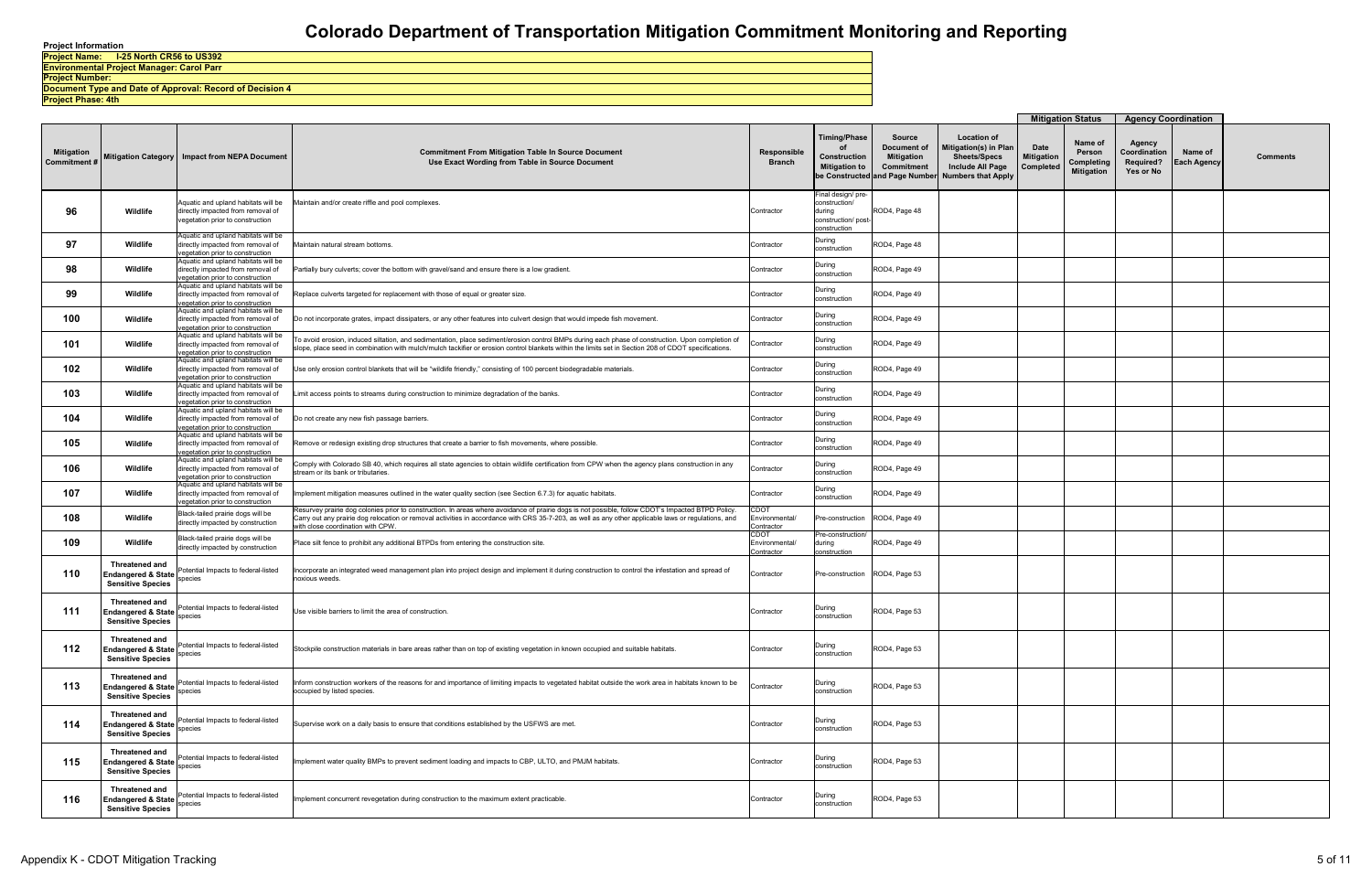**Project Number: Document Type and Date of Approval: Record of Decision 4 Project Phase: 4th Environmental Project Manager: Carol Parr Project Name: I-25 North CR56 to US392**

|                                         |                                                                                         |                                                                                                        |                                                                                                                                                                                                                                                                                                                                                                                                                                                                                                 |                                      |                                                                   |                                                                                                   |                                                                                                                            |                                        | <b>Mitigation Status</b>                             | <b>Agency Coordination</b>                       |                               |          |
|-----------------------------------------|-----------------------------------------------------------------------------------------|--------------------------------------------------------------------------------------------------------|-------------------------------------------------------------------------------------------------------------------------------------------------------------------------------------------------------------------------------------------------------------------------------------------------------------------------------------------------------------------------------------------------------------------------------------------------------------------------------------------------|--------------------------------------|-------------------------------------------------------------------|---------------------------------------------------------------------------------------------------|----------------------------------------------------------------------------------------------------------------------------|----------------------------------------|------------------------------------------------------|--------------------------------------------------|-------------------------------|----------|
| <b>Mitigation</b><br><b>Commitment#</b> | <b>Mitigation Category</b>                                                              | <b>Impact from NEPA Document</b>                                                                       | <b>Commitment From Mitigation Table In Source Document</b><br>Use Exact Wording from Table in Source Document                                                                                                                                                                                                                                                                                                                                                                                   | <b>Responsible</b><br><b>Branch</b>  | <b>Timing/Phase</b><br>of<br>Construction<br><b>Mitigation to</b> | <b>Source</b><br>Document of<br><b>Mitigation</b><br>Commitment<br>be Constructed and Page Number | <b>Location of</b><br><b>Mitigation(s) in Plan</b><br><b>Sheets/Specs</b><br>Include All Page<br><b>Numbers that Apply</b> | Date<br><b>Mitigation</b><br>Completed | Name of<br>Person<br>Completing<br><b>Mitigation</b> | Agency<br>Coordination<br>Required?<br>Yes or No | Name of<br><b>Each Agency</b> | Comments |
| 117                                     | Threatened and<br>Endangered & State species<br><b>Sensitive Species</b>                | Potential Impacts to federal-listed                                                                    | Provide a report to the USFWS that includes photographic documentation of site conditions prior to and at the completion of construction.                                                                                                                                                                                                                                                                                                                                                       | Contractor                           | Pre-construction/<br>post-construction                            | ROD4, Page 53                                                                                     |                                                                                                                            |                                        |                                                      |                                                  |                               |          |
| 118                                     | Threatened and<br><b>Endangered &amp; State</b><br><b>Sensitive Species</b>             | otential Impacts to federal-listed<br>species                                                          | Employ conservation measures in accordance with the Short Grass Prairie Initiative Biological Opinion for sensitive, non-listed species, including black<br>ailed prairie dog, Burrowing Owl, native fish, and mussels (including brassy minnow, common shiner, plans minnow, and cylindrical papershell), and<br>Northern leopard frog.                                                                                                                                                        | Contractor                           | During<br>construction                                            | ROD4, Page 53                                                                                     |                                                                                                                            |                                        |                                                      |                                                  |                               |          |
| 119                                     | <b>Threatened and</b><br>Endangered & State butterfly plant<br><b>Sensitive Species</b> | Potential Impacts to Colorado                                                                          | Pre-construction habitat assessments and/or surveys for the CBP will be conducted during the survey season just prior to construction, or in<br>accordance with the USFWS survey protocol at the time of construction. Should the plant occur within the construction footprint, specific conservation<br>measures will be developed during site-specific consultation.                                                                                                                         | CDOT<br>Environmental/<br>Contractor | Pre-construction ROD4, Page 54                                    |                                                                                                   |                                                                                                                            |                                        |                                                      |                                                  |                               |          |
| 120                                     | <b>Threatened and</b><br>Endangered & State<br><b>Sensitive Species</b>                 | Potential Impacts to Colorado<br>butterfly plant                                                       | CDOT's Shortgrass Prairie Initiative addresses impacts to the CBP and the ULTO in portions of the project area. In those portions of the project area<br>covered by the Shortgrass Prairie Initiative, no additional conservation measures for the CBP or ULTO will be necessary provided that the Shortgrass<br>Prairie Initiative is still in effect when construction begins.                                                                                                                | CDOT<br>Environmental/<br>Contractor | Pre-construction ROD4, Page 54                                    |                                                                                                   |                                                                                                                            |                                        |                                                      |                                                  |                               |          |
| 121                                     | Threatened and<br>Endangered & State<br><b>Sensitive Species</b>                        | Potential Impacts to Ute ladies'-<br>tresses orchid and CBP                                            | CDOT's Shortgrass Prairie Initiative addresses impacts to the CBP and the ULTO in portions of the project area; therefore no. In those portions of the<br>project area covered by the Shortgrass Prairie Initiative, no additional conservation measures for the CBP or ULTO will be necessary provided that the<br>Shortgrass Prairie Initiative is still in effect when construction begins.                                                                                                  | CDOT<br>Environmental/<br>Contractor | Pre-construction ROD4, Page 54                                    |                                                                                                   |                                                                                                                            |                                        |                                                      |                                                  |                               |          |
| 122                                     | Threatened and<br><b>Sensitive Species</b>                                              | Potential Impacts to Preble's<br>Endangered & State Meadow Jumping Mouse                               | Conduct pre-construction habitat assessments and/or trapping surveys for the PMJM where appropriate.                                                                                                                                                                                                                                                                                                                                                                                            | Contractor                           | Pre-construction ROD4, Page 54                                    |                                                                                                   |                                                                                                                            |                                        |                                                      |                                                  |                               |          |
| 123                                     | Threatened and<br><b>Sensitive Species</b>                                              | Potential Impacts to Preble's<br>Endangered & State   Meadow Jumping Mouse                             | imit impacts to occupied PMJM habitat at the Little Thompson and Big Thompson rivers and any areas found to be occupied by the PMJM by future<br>surveys to their inactive season (November through April).                                                                                                                                                                                                                                                                                     | Contractor                           | During<br>construction                                            | ROD4, Page 54                                                                                     |                                                                                                                            |                                        |                                                      |                                                  |                               |          |
| 124                                     | Threatened and<br><b>Sensitive Species</b>                                              | Potential Impacts to Preble's<br>Endangered & State Meadow Jumping Mouse                               | ncorporate current lighting and standards (e.g., Dark Skies) within and near PMJM habitat at the time of design to reduce lighting impacts.                                                                                                                                                                                                                                                                                                                                                     | Contractor                           | During<br>construction                                            | ROD4, Page 54                                                                                     |                                                                                                                            |                                        |                                                      |                                                  |                               |          |
| 125                                     | <b>Threatened and</b><br><b>Sensitive Species</b>                                       | Potential Impacts to Preble's<br>Endangered & State Meadow Jumping Mouse                               | During construction, minimize nighttime work within 0.25 mile of PMJM habitat.                                                                                                                                                                                                                                                                                                                                                                                                                  | Contractor                           | During<br>construction                                            | ROD4, Page 54                                                                                     |                                                                                                                            |                                        |                                                      |                                                  |                               |          |
| 126                                     | <b>Threatened and</b><br><b>Sensitive Species</b>                                       | Potential Impacts to Preble's<br>Endangered & State Meadow Jumping Mouse                               | Mitigation will occur at a 3:1 ratio for permanent impacts and a 1:1 ratio for temporary impacts. Where impacts to occupied PMJM habitat are<br>unavoidable, compensatory mitigation to create suitable PMJM habitat will occur in the same drainage within CDOT right of way. If the right of way is<br>limited, CDOT will enter into an agreement with CPW to mitigate the remainder of PMJM impacts on CPW property located on the southwest quadrant<br>of I-25 and the Big Thompson River. | Contractor                           | During<br>construction                                            | ROD4, Page 54                                                                                     |                                                                                                                            |                                        |                                                      |                                                  |                               |          |
| 127                                     | Threatened and<br><b>Sensitive Species</b>                                              | Potential Impacts to Preble's<br>Endangered & State Meadow Jumping Mouse                               | Mix riprap with finer grained material to avoid settling. Cover riprap with approximately 12 inches of soil and plant it with woody and herbaceous<br>regetation to not reduce the overall amount of habitat available to PMJM                                                                                                                                                                                                                                                                  | Contractor                           | During<br>construction                                            | ROD4, Page 54                                                                                     |                                                                                                                            |                                        |                                                      |                                                  |                               |          |
| 128                                     |                                                                                         | Threatened and<br>Endangered & State<br>Meadow Jumping Mouse                                           | Follow USFWS consultation and PBO for restoration and revegetation of the disturbed area                                                                                                                                                                                                                                                                                                                                                                                                        | Contractor                           | During<br>construction                                            | ROD4, Page 54                                                                                     |                                                                                                                            |                                        |                                                      |                                                  |                               |          |
| 129                                     | <b>Threatened and</b><br><b>Sensitive Species</b>                                       | Potential Impacts to Preble's<br>Endangered & State Meadow Jumping Mouse                               | Stockpile construction materials in bare areas rather than on top of existing vegetation in known occupied and high potential habitats.                                                                                                                                                                                                                                                                                                                                                         | Contractor                           | During<br>construction                                            | ROD4, Page 54                                                                                     |                                                                                                                            |                                        |                                                      |                                                  |                               |          |
| 130                                     | <b>Threatened and</b><br><b>Sensitive Species</b>                                       | Potential Impacts to Preble's<br>Endangered & State   Meadow Jumping Mouse                             | nform construction workers of the reasons for and importance of limiting impacts to vegetated habitat outside the work area in known occupied habitat. Contractor                                                                                                                                                                                                                                                                                                                               |                                      | During<br>construction                                            | ROD4, Page 54                                                                                     |                                                                                                                            |                                        |                                                      |                                                  |                               |          |
| 131                                     | Threatened and<br><b>Sensitive Species</b>                                              | Endangered & State   Potential Impacts to Preble's                                                     | Supervise work on a daily basis to ensure that conditions established by the USFWS are met.                                                                                                                                                                                                                                                                                                                                                                                                     | Contractor                           | During<br>construction                                            | ROD4, Page 54                                                                                     |                                                                                                                            |                                        |                                                      |                                                  |                               |          |
| 132                                     | <b>Threatened and</b><br><b>Sensitive Species</b>                                       | Potential Impacts to Preble's<br>Endangered & State Meadow Jumping Mouse                               | mplement concurrent revegetation during construction to the maximum extent practicable.                                                                                                                                                                                                                                                                                                                                                                                                         | Contractor                           | During<br>construction                                            | ROD4, Page 54                                                                                     |                                                                                                                            |                                        |                                                      |                                                  |                               |          |
| 133                                     | <b>Threatened and</b><br><b>Sensitive Species</b>                                       | Endangered & State Potential Impacts to Preble's<br><b>Endangered &amp; State</b> Meadow Jumping Mouse | Provide a report to the USFWS that includes photographic documentation of site conditions prior to and at the completion of construction.                                                                                                                                                                                                                                                                                                                                                       | Contractor                           | During<br>construction                                            | ROD4, Page 54                                                                                     |                                                                                                                            |                                        |                                                      |                                                  |                               |          |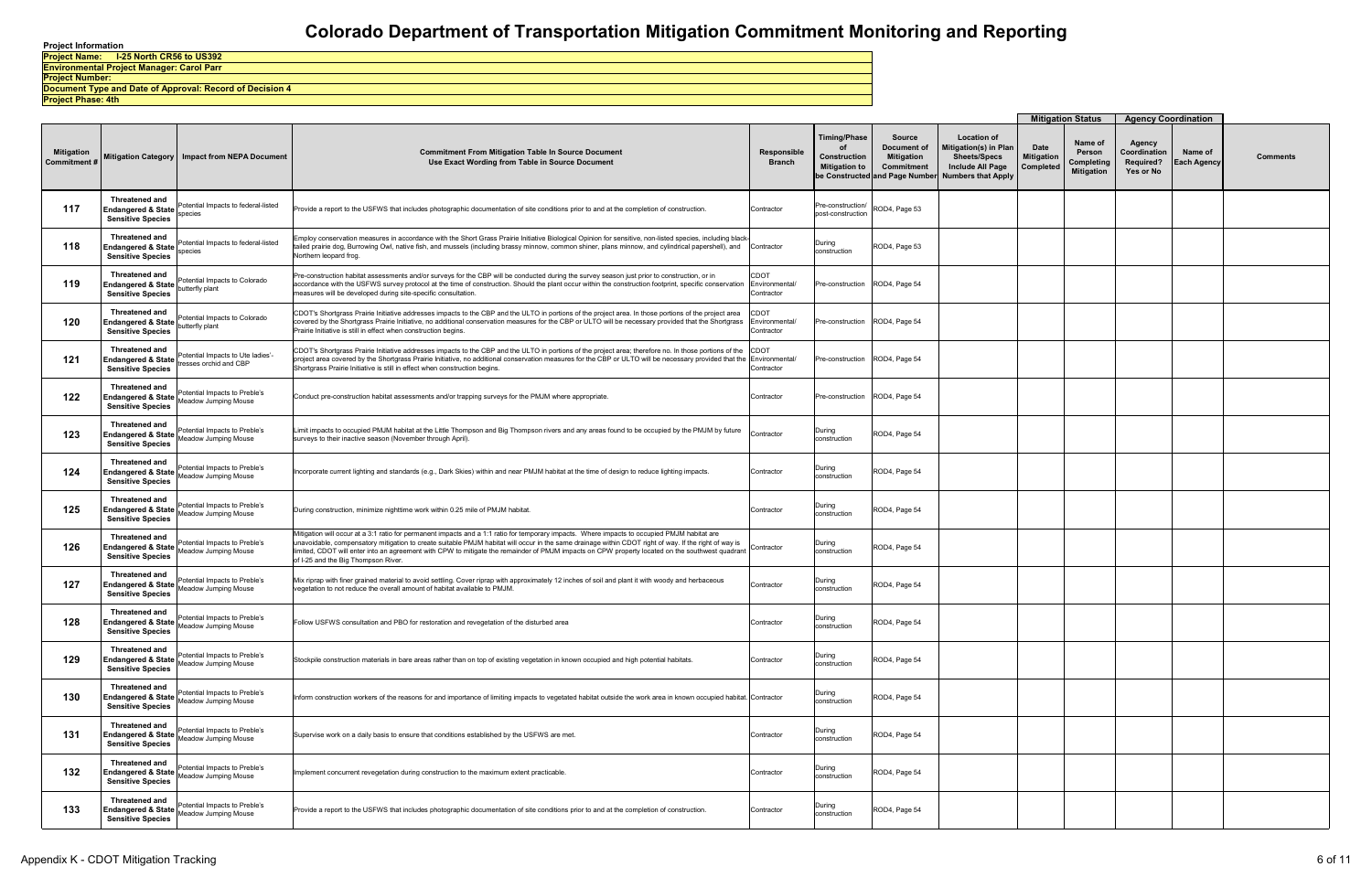|                          |                                                                                    |                                                                                                              |                                 | <b>Mitigation Status</b>                      | <b>Agency Coordination</b>                       |                               |                 |
|--------------------------|------------------------------------------------------------------------------------|--------------------------------------------------------------------------------------------------------------|---------------------------------|-----------------------------------------------|--------------------------------------------------|-------------------------------|-----------------|
| Phase<br>ıction<br>on to | Source<br>Document of<br><b>Mitigation</b><br>Commitment<br>ructed and Page Number | <b>Location of</b><br>Mitigation(s) in Plan<br>Sheets/Specs<br>Include All Page<br><b>Numbers that Apply</b> | Date<br>Mitigation<br>Completed | Name of<br>Person<br>Completing<br>Mitigation | Agency<br>Coordination<br>Required?<br>Yes or No | Name of<br><b>Each Agency</b> | <b>Comments</b> |
| эn                       | ROD4, Page 54                                                                      |                                                                                                              |                                 |                                               |                                                  |                               |                 |
| эn                       | ROD4, Page 54                                                                      |                                                                                                              |                                 |                                               |                                                  |                               |                 |
| эn                       | ROD4, Page 54                                                                      |                                                                                                              |                                 |                                               |                                                  |                               |                 |
| эn                       | ROD4, Page 55                                                                      |                                                                                                              |                                 |                                               |                                                  |                               |                 |
| эn                       | ROD4, Page 55                                                                      |                                                                                                              |                                 |                                               |                                                  |                               |                 |
| uction                   | ROD4, Page 55                                                                      |                                                                                                              |                                 |                                               |                                                  |                               |                 |
| uction                   | ROD4, Page 55                                                                      |                                                                                                              |                                 |                                               |                                                  |                               |                 |
| эn                       | ROD4, Page 55                                                                      |                                                                                                              |                                 |                                               |                                                  |                               |                 |
| эn                       | ROD4, Page 55                                                                      |                                                                                                              |                                 |                                               |                                                  |                               |                 |
| эn                       | ROD4, Page 55                                                                      |                                                                                                              |                                 |                                               |                                                  |                               |                 |
| uction                   | ROD4, Page 56                                                                      |                                                                                                              |                                 |                                               |                                                  |                               |                 |
| uction                   | ROD4, Page 56                                                                      |                                                                                                              |                                 |                                               |                                                  |                               |                 |
| эn                       | ROD4, Page 56                                                                      |                                                                                                              |                                 |                                               |                                                  |                               |                 |

**Project Phase: 4th**

**Project Number: Document Type and Date of Approval: Record of Decision 4 Environmental Project Manager: Carol Parr Project Name: I-25 North CR56 to US392**

| <b>Mitigation</b><br>Commitment # | <b>Mitigation Category</b>                                                         | <b>Impact from NEPA Document</b>                                                             | <b>Commitment From Mitigation Table In Source Document</b><br>Use Exact Wording from Table in Source Document                                                                                                                                                                                                                                                                                                                                                                                                                                                                                                                                                                                                                                                                                                                                                                                                                                                                                                                                                                                                                                                                                                                                                                                                                                                                                                                                                                                                                                                                                                                                                                                                                                                                                                                                                                                             | Responsible<br><b>Branch</b> | <b>Timing/Phase</b><br>of<br>Construction<br><b>Mitigation to</b> | <b>Source</b><br>Document of<br><b>Mitigation</b><br><b>Commitment</b><br>be Constructed and Page Number | <b>Location of</b><br>Mitigation(s) in Plan<br><b>Sheets/Specs</b><br>Include All Page<br><b>Numbers that Apply</b> |
|-----------------------------------|------------------------------------------------------------------------------------|----------------------------------------------------------------------------------------------|-----------------------------------------------------------------------------------------------------------------------------------------------------------------------------------------------------------------------------------------------------------------------------------------------------------------------------------------------------------------------------------------------------------------------------------------------------------------------------------------------------------------------------------------------------------------------------------------------------------------------------------------------------------------------------------------------------------------------------------------------------------------------------------------------------------------------------------------------------------------------------------------------------------------------------------------------------------------------------------------------------------------------------------------------------------------------------------------------------------------------------------------------------------------------------------------------------------------------------------------------------------------------------------------------------------------------------------------------------------------------------------------------------------------------------------------------------------------------------------------------------------------------------------------------------------------------------------------------------------------------------------------------------------------------------------------------------------------------------------------------------------------------------------------------------------------------------------------------------------------------------------------------------------|------------------------------|-------------------------------------------------------------------|----------------------------------------------------------------------------------------------------------|---------------------------------------------------------------------------------------------------------------------|
| 134                               | <b>Threatened and</b><br><b>Endangered &amp; State</b><br><b>Sensitive Species</b> | Potential Impacts to Preble's<br>Meadow Jumping Mouse                                        | Develop the specifics of the conservation measures in coordination with the USFWS during final design and prior to construction. Document the final<br>conservation measures, including plans and specifications for creation of and enhancements to PMJM habitat that could result in an increase in<br>habitat.                                                                                                                                                                                                                                                                                                                                                                                                                                                                                                                                                                                                                                                                                                                                                                                                                                                                                                                                                                                                                                                                                                                                                                                                                                                                                                                                                                                                                                                                                                                                                                                         | Contractor                   | During<br>construction                                            | ROD4, Page 54                                                                                            |                                                                                                                     |
| 135                               | <b>Threatened and</b><br><b>Endangered &amp; State</b><br><b>Sensitive Species</b> | Potential Impacts to Preble's<br>Meadow Jumping Mouse                                        | Report any inadvertent PMJM mortalities during construction as specified in current trapping guidelines. Report all relevant information within 24 hours<br>and subsequently submit a completed Injury/Mortality Documentation Report to the USFWS, Ecological Services Colorado Field Office or the USFWS Contractor<br>Division of Law Enforcement in Lakewood, Colorado (telephone 720-981-2777).                                                                                                                                                                                                                                                                                                                                                                                                                                                                                                                                                                                                                                                                                                                                                                                                                                                                                                                                                                                                                                                                                                                                                                                                                                                                                                                                                                                                                                                                                                      |                              | During<br>construction                                            | ROD4, Page 54                                                                                            |                                                                                                                     |
| 136                               | <b>Threatened and</b><br><b>Endangered &amp; State</b><br><b>Sensitive Species</b> | Potential Impacts to Preble's<br>Meadow Jumping Mouse                                        | In the unlikely event that a PMJM (dead, injured, or otherwise) is located during construction, contact the Colorado Field Office of the USFWS<br>immediately to identify additional measures, as appropriate, to minimize impacts to PMJM.                                                                                                                                                                                                                                                                                                                                                                                                                                                                                                                                                                                                                                                                                                                                                                                                                                                                                                                                                                                                                                                                                                                                                                                                                                                                                                                                                                                                                                                                                                                                                                                                                                                               | Contractor                   | During<br>construction                                            | ROD4, Page 54                                                                                            |                                                                                                                     |
| 137                               | <b>Threatened and</b><br><b>Endangered &amp; State</b><br><b>Sensitive Species</b> | Potential Impacts to Preble's<br>Meadow Jumping Mouse                                        | Visible barriers will be used to limit the area of construction within occupied habitat.                                                                                                                                                                                                                                                                                                                                                                                                                                                                                                                                                                                                                                                                                                                                                                                                                                                                                                                                                                                                                                                                                                                                                                                                                                                                                                                                                                                                                                                                                                                                                                                                                                                                                                                                                                                                                  | Contractor                   | During<br>construction                                            | ROD4, Page 55                                                                                            |                                                                                                                     |
| 138                               | <b>Threatened and</b><br><b>Endangered &amp; State</b><br><b>Sensitive Species</b> | Potential Impacts to Preble's<br>Meadow Jumping Mouse                                        | CDOT would employ conservation measures to minimize impacts during construction. These measures would include:<br>Stockpile construction materials in bare areas rather than on top of existing vegetation in known occupied and high potential habitats.<br>Inform construction workers of the reasons for and importance of limiting impacts to vegetated habitat outside the work area in known occupied<br>habitat.<br>Supervise work on a daily basis to ensure that conditions established by the USFWS are met.<br>Implement concurrent revegetation during construction to the maximum extent practicable.<br>Provide a report to the USFWS that includes photographic documentation of site conditions prior to and at the completion of construction.<br>Coordinate with the USFWS prior to mitigation implementation. When CDOT has final design, CDOT will submit the final location and quantity of<br>mpacts and the location and quantity of mitigation to the USFWS for coordination and tracking.                                                                                                                                                                                                                                                                                                                                                                                                                                                                                                                                                                                                                                                                                                                                                                                                                                                                                        | Contractor                   | During<br>construction                                            | ROD4, Page 55                                                                                            |                                                                                                                     |
| 139                               | <b>Threatened and</b><br><b>Endangered &amp; State</b><br><b>Sensitive Species</b> | Direct impacts to Black-Tailed Prairie<br>Dogs                                               | Resurvey prairie dog colonies prior to construction. In areas where avoidance of prairie dogs is not possible, follow CDOT's Impacted Black-tailed<br>Prairie Dog Policy. Carry out any prairie dog relocation or removal activities in accordance with CRS 35-7-203, as well as any other applicable laws or<br>regulations. Place silt fence to prohibit any additional BTPDs from entering the construction site.                                                                                                                                                                                                                                                                                                                                                                                                                                                                                                                                                                                                                                                                                                                                                                                                                                                                                                                                                                                                                                                                                                                                                                                                                                                                                                                                                                                                                                                                                      | Contractor                   | Pre-construction                                                  | ROD4, Page 55                                                                                            |                                                                                                                     |
| 140                               | <b>Threatened and</b><br><b>Sensitive Species</b>                                  | <b>Endangered &amp; State Potential Impacts to Bald Eagle</b>                                | Conduct a raptor nest survey prior to construction to identify Bald Eagle nests in the regional study area. If an active Bald Eagle nest is found within 0.5<br>mile of the regional study area, establish the buffers and seasonal restrictions recommended by CPW during construction to avoid nest abandonment                                                                                                                                                                                                                                                                                                                                                                                                                                                                                                                                                                                                                                                                                                                                                                                                                                                                                                                                                                                                                                                                                                                                                                                                                                                                                                                                                                                                                                                                                                                                                                                         | Contractor                   | Pre-construction                                                  | ROD4, Page 55                                                                                            |                                                                                                                     |
| 141                               | <b>Threatened and</b><br><b>Sensitive Species</b>                                  | Endangered & State Potential Impacts to Bald Eagle                                           | Ensure that no construction occurs within 0.25 mile of active Bald Eagle nocturnal roosts between November 15 and March 15. If perch or roost trees<br>are removed during construction, replace them at a 2:1 ratio with native cottonwood trees.                                                                                                                                                                                                                                                                                                                                                                                                                                                                                                                                                                                                                                                                                                                                                                                                                                                                                                                                                                                                                                                                                                                                                                                                                                                                                                                                                                                                                                                                                                                                                                                                                                                         | Contractor                   | During<br>construction                                            | ROD4, Page 55                                                                                            |                                                                                                                     |
| 142                               | <b>Threatened and</b><br><b>Sensitive Species</b>                                  | <b>Endangered &amp; State Potential Impacts to Bald Eagle</b>                                | Incorporate the latest technology at the time of construction for all overhead lighting at the intersection of I-25 and SH 392 near Fossil Creek Reservoir<br>to control light leakage and direct lighting away from Bald Eagles roosting and nesting at the reservoir.                                                                                                                                                                                                                                                                                                                                                                                                                                                                                                                                                                                                                                                                                                                                                                                                                                                                                                                                                                                                                                                                                                                                                                                                                                                                                                                                                                                                                                                                                                                                                                                                                                   | Contractor                   | During<br>construction                                            | ROD4, Page 55                                                                                            |                                                                                                                     |
| 143                               | <b>Threatened and</b><br><b>Sensitive Species</b>                                  | <b>Endangered &amp; State Potential Impacts to Bald Eagle</b>                                | Provide mitigation for impacts to riparian habitats used by foraging Bald Eagles.                                                                                                                                                                                                                                                                                                                                                                                                                                                                                                                                                                                                                                                                                                                                                                                                                                                                                                                                                                                                                                                                                                                                                                                                                                                                                                                                                                                                                                                                                                                                                                                                                                                                                                                                                                                                                         | Contractor                   | During<br>construction                                            | ROD4, Page 55                                                                                            |                                                                                                                     |
| 144                               | <b>Threatened and</b><br><b>Sensitive Species</b>                                  | Endangered & State   Potential Impacts to Burrowing Owls                                     | Burrowing Owl surveys will be conducted prior to any work in prairie dog colonies between March 15 and October 31. If Burrowing Owls are present,<br>prairie dog removal will be scheduled to occur outside this time period. If Burrowing Owls are found within the construction footprint during<br>preconstruction surveys, nests will be left undisturbed and additional avoidance measures will be developed in coordination with CPW. Direct impacts<br>to Burrowing Owls will be avoided by covering or destroying prairie dog burrows prior to construction (prior to March 15).                                                                                                                                                                                                                                                                                                                                                                                                                                                                                                                                                                                                                                                                                                                                                                                                                                                                                                                                                                                                                                                                                                                                                                                                                                                                                                                  | Contractor                   | Pre-construction                                                  | ROD4, Page 56                                                                                            |                                                                                                                     |
| 145                               | Threatened and<br><b>Sensitive Species</b>                                         | Potential Impacts to Northern<br>Endangered & State Leopard Frog and Common Garter<br>Snake  | Conduct Burrowing Owl surveys prior to any work in prairie dog colonies between March 15 and October 31. If Burrowing Owls are present, schedule<br>prairie dog removal to occur outside this time period. If Burrowing Owls are found within the construction footprint during preconstruction surveys,<br>leave nests undisturbed and develop additional avoidance measures in coordination with CPW. Avoid direct impacts to Burrowing Owls by covering or<br>destroying empty prairie dog burrows prior to construction (prior to March 15).                                                                                                                                                                                                                                                                                                                                                                                                                                                                                                                                                                                                                                                                                                                                                                                                                                                                                                                                                                                                                                                                                                                                                                                                                                                                                                                                                          | Contractor                   | Pre-construction                                                  | ROD4, Page 56                                                                                            |                                                                                                                     |
| 146                               | <b>Threatened and</b><br><b>Endangered &amp; State</b><br><b>Sensitive Species</b> | Potential Impacts to State<br>Threatened, Endangered, and<br>Special Concern Aquatic Species | To offset temporary impacts to aquatic species from habitat disturbance, restore aquatic habitats after construction activities have ceased. The<br>following design measures will mitigate potential impacts to aquatic species, including native fish:<br>Maintain and/or create riffle and pool complexes.<br>· Maintain natural stream bottoms.<br>Partially bury culverts; cover the bottom with gravel/sand and ensure there is a low gradient.<br>Replace culverts targeted for replacement with those of equal or greater size.<br>· Do not incorporate grates, impact dissipaters, or any other features into culvert design that would impede fish movement.<br>Place sediment/erosion control BMPs during each phase of construction to avoid erosion, induced siltation, and sedimentation. Upon completion of<br>slope, place seeding in combination with mulch/mulch tackifier or erosion control blankets within the limits set in Section 208 of CDOT specifications.<br>Only use erosion control blankets that will be "wildlife friendly," consisting of 100 percent biodegradable materials.<br>. Limit access points to streams during construction to minimize degradation of the banks.<br>Do not create any new fish passage barriers.<br>Comply with Colorado SB 40, which requires all state agencies to obtain wildlife certification from CPW when the agency plans construction in any<br>stream or its bank or tributaries.<br>Apply CDOT's water quality BMPs, and include the installation of mechanisms to collect, contain, and/or treat road runoff. Mitigate potential impacts<br>to fish habitat by incorporating mitigation measures, such as habitat replacement/enhancement and replacement of existing culverts with larger or<br>more numerous culverts and/or free-spanning bridges. These measures are designed to offset impacts to wetlands, ULTO, and PMJM. | Contractor                   | During<br>construction                                            | ROD4, Page 56                                                                                            |                                                                                                                     |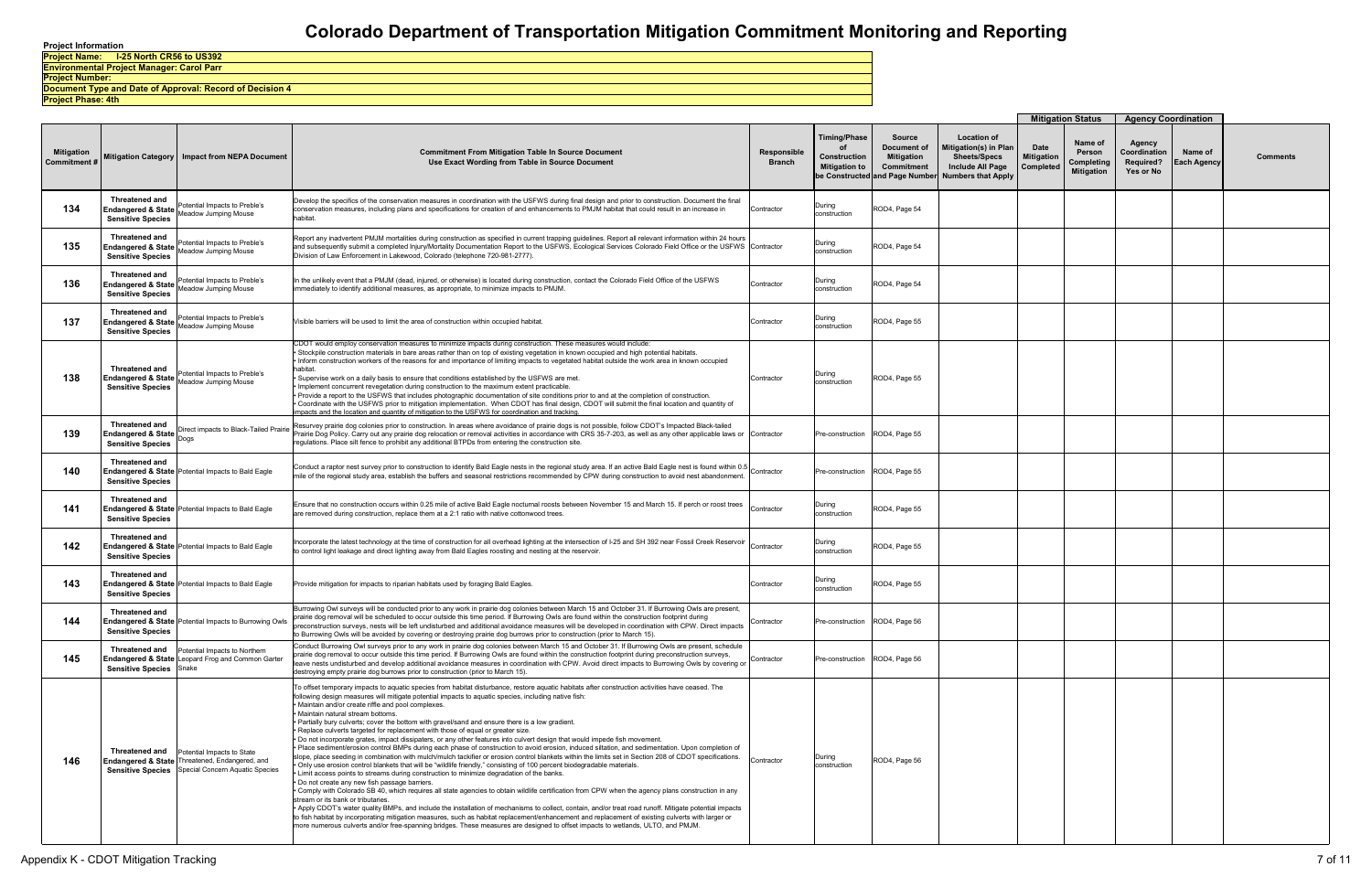|         |                                        | <b>Mitigation Status</b>                             | <b>Agency Coordination</b>                       |                        |                 |
|---------|----------------------------------------|------------------------------------------------------|--------------------------------------------------|------------------------|-----------------|
| n<br>ly | <b>Date</b><br>Mitigation<br>Completed | Name of<br>Person<br>Completing<br><b>Mitigation</b> | Agency<br>Coordination<br>Required?<br>Yes or No | Name of<br>Each Agency | <b>Comments</b> |
|         |                                        |                                                      |                                                  |                        |                 |
|         |                                        |                                                      |                                                  |                        |                 |
|         |                                        |                                                      |                                                  |                        |                 |
|         |                                        |                                                      |                                                  |                        |                 |
|         |                                        |                                                      |                                                  |                        |                 |
|         |                                        |                                                      |                                                  |                        |                 |
|         |                                        |                                                      |                                                  |                        |                 |
|         |                                        |                                                      |                                                  |                        |                 |
|         |                                        |                                                      |                                                  |                        |                 |
|         |                                        |                                                      |                                                  |                        |                 |
|         |                                        |                                                      |                                                  |                        |                 |
|         |                                        |                                                      |                                                  |                        |                 |
|         |                                        |                                                      |                                                  |                        |                 |
|         |                                        |                                                      |                                                  |                        |                 |
|         |                                        |                                                      |                                                  |                        |                 |
|         |                                        |                                                      |                                                  |                        |                 |
|         |                                        |                                                      |                                                  |                        |                 |
|         |                                        |                                                      |                                                  |                        |                 |
|         |                                        |                                                      |                                                  |                        |                 |
|         |                                        |                                                      |                                                  |                        |                 |
|         |                                        |                                                      |                                                  |                        |                 |
|         |                                        |                                                      |                                                  |                        |                 |
|         |                                        |                                                      |                                                  |                        |                 |

**Project Phase: 4th**

**Project Number: Document Type and Date of Approval: Record of Decision 4 Environmental Project Manager: Carol Parr Project Name: I-25 North CR56 to US392**

| <b>Mitigation</b><br><b>Commitment</b> # |                               | Mitigation Category   Impact from NEPA Document                                                                                     | <b>Commitment From Mitigation Table In Source Document</b><br>Use Exact Wording from Table in Source Document                                                                                                                                                                                                                                                                                                                                                                                                                                                                                                                                                                                                                                                                                                                                                                                                                                                                                                                                                                                                                                                                                                                                                                                                                                                                                                                                                                                                                                                                     | Responsible<br><b>Branch</b>                              | <b>Timing/Phase</b><br>of<br><b>Construction</b><br><b>Mitigation to</b> | <b>Source</b><br>Document of<br><b>Mitigation</b><br>Commitment<br>be Constructed and Page Number | <b>Location of</b><br>Mitigation(s) in Plan<br><b>Sheets/Specs</b><br>Include All Page<br><b>Numbers that Apply</b> |
|------------------------------------------|-------------------------------|-------------------------------------------------------------------------------------------------------------------------------------|-----------------------------------------------------------------------------------------------------------------------------------------------------------------------------------------------------------------------------------------------------------------------------------------------------------------------------------------------------------------------------------------------------------------------------------------------------------------------------------------------------------------------------------------------------------------------------------------------------------------------------------------------------------------------------------------------------------------------------------------------------------------------------------------------------------------------------------------------------------------------------------------------------------------------------------------------------------------------------------------------------------------------------------------------------------------------------------------------------------------------------------------------------------------------------------------------------------------------------------------------------------------------------------------------------------------------------------------------------------------------------------------------------------------------------------------------------------------------------------------------------------------------------------------------------------------------------------|-----------------------------------------------------------|--------------------------------------------------------------------------|---------------------------------------------------------------------------------------------------|---------------------------------------------------------------------------------------------------------------------|
| 147                                      | <b>Visual Quality</b>         | Changes in visual quality due to<br>grade changes and new structures,<br>noise walls, park-n-ride facilities, and<br>etaining walls | Follow the guidelines as provided in "I-25 Corridor Common Structural Elements and Design Criteria for the Preparation of Site-Specific Structure<br>Selection Reports."                                                                                                                                                                                                                                                                                                                                                                                                                                                                                                                                                                                                                                                                                                                                                                                                                                                                                                                                                                                                                                                                                                                                                                                                                                                                                                                                                                                                          | CDOT Engineering/<br>Contractor                           | During<br>construction                                                   | ROD4, Page 58                                                                                     |                                                                                                                     |
| 148                                      | <b>Visual Quality</b>         | Changes in visual quality due to<br>grade changes and new structures,<br>noise walls, park-n-ride facilities, and<br>etaining walls | Provide architectural interest or color into retaining wall and sound walls, and reducing the effect of overpasses by providing architectural detailing of<br>the railings and other features to address visual effects of structural elements.                                                                                                                                                                                                                                                                                                                                                                                                                                                                                                                                                                                                                                                                                                                                                                                                                                                                                                                                                                                                                                                                                                                                                                                                                                                                                                                                   | CDOT Engineering/<br>Contractor                           | During<br>construction                                                   | ROD4, Page 58                                                                                     |                                                                                                                     |
| 149                                      | <b>Visual Quality</b>         | Changes in visual quality due to<br>grade changes and new structures,<br>noise walls, park-n-ride facilities, and<br>etaining walls | nclude the use of trees in combination with shrubs to filter views to the carpool lots, provide human scale, and present a positive image to address the<br>isual effects of carpool lots. Landscape islands with shade trees would be placed in parking lots to break up the expanse of placement and parked<br>rehicles.                                                                                                                                                                                                                                                                                                                                                                                                                                                                                                                                                                                                                                                                                                                                                                                                                                                                                                                                                                                                                                                                                                                                                                                                                                                        | CDOT Engineering/<br>Contractor                           | During<br>construction                                                   | ROD4, Page 58                                                                                     |                                                                                                                     |
| 150                                      | <b>Visual Quality</b>         | Changes in visual quality due to<br>grade changes and new structures,<br>noise walls, park-n-ride facilities, and<br>etaining walls | ncorporate landscaping to soften and enhance the visual effects of slip ramps. Provide architectural interest or color in retaining wall and limiting<br>lighting to only what is required for safety and security.                                                                                                                                                                                                                                                                                                                                                                                                                                                                                                                                                                                                                                                                                                                                                                                                                                                                                                                                                                                                                                                                                                                                                                                                                                                                                                                                                               | CDOT Engineering/<br>Contractor                           | During<br>construction                                                   | ROD4, Page 58                                                                                     |                                                                                                                     |
| 151                                      | <b>Visual Quality</b>         | Changes in visual quality due to<br>ighway widening                                                                                 | Plant landscaping along the corridor and at interchanges.                                                                                                                                                                                                                                                                                                                                                                                                                                                                                                                                                                                                                                                                                                                                                                                                                                                                                                                                                                                                                                                                                                                                                                                                                                                                                                                                                                                                                                                                                                                         | <b>CDOT</b><br>Environmental/<br>Contractor               | During<br>construction                                                   | ROD4, Page 58                                                                                     |                                                                                                                     |
| 152                                      | Historic                      | Adverse effect to historic properties                                                                                               | N Section 106 Programmatic Agreement, which includes stipulations for mitigating adverse effects, includes the following mitigations:<br>Prepare Level II Recordation for all historic properties that have an adverse effect determination resulting from the action of this undertaking.<br>· Submit Office of Archaeology and Historic Preservation (OAHP) Cultural Resource Reevaluation Forms (Form 1405) for any properties that will be<br>changed or modified to document changes in the conditions of the properties for OAHP's site files.<br>Submit the mitigation produced for the project to SHPO and the consulting parties for review and comment.<br>Review and consider suggested mitigation measures from the consulting parties. CDOT and FHWA will leave open the period for the consulting<br>parties to submit alternative mitigation strategies.<br>Prepare a historic context of the development and lasting significance of irrigation in Northern Colorado. The Colorado SHPO originally requested the<br>context as a component of the Northern Colorado Historic Ditch Inventory. The historic ditch context will be accessible through the North I-25 web<br>page. The historic ditch context will inform the public about Northern Colorado's role and importance in the development of irrigated agriculture in the<br>western United States. This mitigation will satisfy adverse effects to all irrigation conveyance features (ditches, laterals, and related components and<br>tructures) that become eligible after the Agreement is executed | <b>CDOT</b><br>Environmental                              | Pre-construction                                                         | ROD4, Page 65                                                                                     |                                                                                                                     |
| 153                                      | <b>Historic</b>               | Indirect effects from construction<br>activities, dust and debris, and/or<br>visual, auditory, accessibility                        | Control and minimize construction disturbances.                                                                                                                                                                                                                                                                                                                                                                                                                                                                                                                                                                                                                                                                                                                                                                                                                                                                                                                                                                                                                                                                                                                                                                                                                                                                                                                                                                                                                                                                                                                                   | Contractor                                                | During<br>construction                                                   | ROD4, Page 65                                                                                     |                                                                                                                     |
| 154                                      | <b>Historic</b>               | Indirect effects from construction<br>activities, dust and debris, and/or<br>visual, auditory, accessibility                        | Return all disturbed areas to their original configuration to the extent possible.                                                                                                                                                                                                                                                                                                                                                                                                                                                                                                                                                                                                                                                                                                                                                                                                                                                                                                                                                                                                                                                                                                                                                                                                                                                                                                                                                                                                                                                                                                | Contractor                                                | During<br>construction                                                   | ROD4, Page 65                                                                                     |                                                                                                                     |
| 155                                      | <b>Historic</b>               | Indirect effects from construction<br>activities, dust and debris, and/or<br>visual, auditory, accessibility                        | mplement precautionary measures, such as applied palliatives to reduce impact of dust.                                                                                                                                                                                                                                                                                                                                                                                                                                                                                                                                                                                                                                                                                                                                                                                                                                                                                                                                                                                                                                                                                                                                                                                                                                                                                                                                                                                                                                                                                            | Contractor                                                | During<br>construction                                                   | ROD4, Page 65                                                                                     |                                                                                                                     |
| 156                                      | Historic                      | Indirect effects from construction<br>activities, dust and debris, and/or<br>isual, auditory, accessibility                         | mplement contractor training to prevent flying debris effects.                                                                                                                                                                                                                                                                                                                                                                                                                                                                                                                                                                                                                                                                                                                                                                                                                                                                                                                                                                                                                                                                                                                                                                                                                                                                                                                                                                                                                                                                                                                    | Contractor                                                | During<br>construction                                                   | ROD4, Page 65                                                                                     |                                                                                                                     |
| 157                                      | Historic                      | Indirect effects from construction<br>activities, dust and debris, and/or<br>visual, auditory, accessibility                        | Provide planned construction staging whenever possible.                                                                                                                                                                                                                                                                                                                                                                                                                                                                                                                                                                                                                                                                                                                                                                                                                                                                                                                                                                                                                                                                                                                                                                                                                                                                                                                                                                                                                                                                                                                           | Contractor                                                | During<br>construction                                                   | ROD4, Page 66                                                                                     |                                                                                                                     |
| 158                                      | <b>Historic</b>               | Indirect effects from construction<br>activities, dust and debris, and/or<br>isual, auditory, accessibility                         | Provide signage and well-marked alternate routes for access.                                                                                                                                                                                                                                                                                                                                                                                                                                                                                                                                                                                                                                                                                                                                                                                                                                                                                                                                                                                                                                                                                                                                                                                                                                                                                                                                                                                                                                                                                                                      | Contractor                                                | During<br>construction                                                   | ROD4, Page 66                                                                                     |                                                                                                                     |
| 159                                      | Historic                      | Indirect effects from construction<br>activities, dust and debris, and/or<br>isual, auditory, accessibility                         | Employ landscape context sensitive design to minimize intrusive effects of transportation facilities.                                                                                                                                                                                                                                                                                                                                                                                                                                                                                                                                                                                                                                                                                                                                                                                                                                                                                                                                                                                                                                                                                                                                                                                                                                                                                                                                                                                                                                                                             | Contractor                                                | During<br>construction                                                   | ROD4, Page 66                                                                                     |                                                                                                                     |
| 160                                      | Historic                      | Indirect effects from construction<br>activities, dust and debris, and/or<br>visual, auditory, accessibility                        | Construct noise barriers as warranted.                                                                                                                                                                                                                                                                                                                                                                                                                                                                                                                                                                                                                                                                                                                                                                                                                                                                                                                                                                                                                                                                                                                                                                                                                                                                                                                                                                                                                                                                                                                                            | Contractor                                                | During<br>constructior                                                   | ROD4, Page 66                                                                                     |                                                                                                                     |
| 161                                      | <b>Historic</b>               | Potential to impact archaeological<br>esources                                                                                      | Survey all unsurveyed parcels upon acquisition, and consult with SHPO pursuant to 36 CFR 800 at that time, as required by the Section 106 PA.<br>Require the contractor to comply with 36 CFR 800.13 for unanticipated discoveries during construction.                                                                                                                                                                                                                                                                                                                                                                                                                                                                                                                                                                                                                                                                                                                                                                                                                                                                                                                                                                                                                                                                                                                                                                                                                                                                                                                           | Contractor                                                | Pre-construction                                                         | ROD4, Page 66                                                                                     |                                                                                                                     |
| 162                                      | Paleontological               | Potential for paleontological<br>esources to be uncovered during<br>construction                                                    | Follow the latest revision of the CDOT Specification 107, Archeological/ Paleontological Discoveries.                                                                                                                                                                                                                                                                                                                                                                                                                                                                                                                                                                                                                                                                                                                                                                                                                                                                                                                                                                                                                                                                                                                                                                                                                                                                                                                                                                                                                                                                             | <b>CDOT</b><br>Environmental/<br>Contractor               | During<br>construction                                                   | ROD4, Page 66                                                                                     |                                                                                                                     |
| 163                                      | Paleontological               | Potential for paleontological<br>esources to be uncovered during<br>construction                                                    | Perform all paleontological monitoring work by a qualified and state of Colorado-permitted paleontologist. Include inspection of exposed rock<br>nits and microscopic examination of matrix to determine if fossils are present. This work would take place during surface-disturbing activities, such as<br>excavations for the construction of roads, railways, bridges, underpasses, and buildings.                                                                                                                                                                                                                                                                                                                                                                                                                                                                                                                                                                                                                                                                                                                                                                                                                                                                                                                                                                                                                                                                                                                                                                            | <b>CDOT</b><br>Environmental/<br>Contractor               | During<br>construction                                                   | ROD4, Page 66                                                                                     |                                                                                                                     |
| 164                                      | Paleontological               | Potential for paleontological<br>esources to be uncovered during<br>construction                                                    | Schedule monitoring to take place continuously or to consist of spot-checks of construction excavations, for Pierre Shale, Laramie Formation,<br>and Denver Formation. Paleontological monitors will follow earth-moving equipment and examine excavated sediments and excavation sidewalls for<br>evidence of significant paleontological resources. At the request of the monitors, the project engineer will order temporary diversion of grading away<br>from exposed fossils to permit the monitors to efficiently and professionally recover the fossil specimens and collect associated data. Make all efforts to Contractor<br>avoid delays to project schedules.                                                                                                                                                                                                                                                                                                                                                                                                                                                                                                                                                                                                                                                                                                                                                                                                                                                                                                         | CDOT<br>Environmental/                                    | During<br>construction                                                   | ROD4, Page 66                                                                                     |                                                                                                                     |
| 165                                      | Paleontological               | Potential for paleontological<br>esources to be uncovered during<br>construction                                                    | Cease work in the immediate area and contact a paleontologist to evaluate the significance of the find if personnel find any subsurface bones or other<br>ootential fossils during construction.                                                                                                                                                                                                                                                                                                                                                                                                                                                                                                                                                                                                                                                                                                                                                                                                                                                                                                                                                                                                                                                                                                                                                                                                                                                                                                                                                                                  | <b>CDOT</b><br>Environmental/<br>Contractor               | During<br>construction                                                   | ROD4, Page 67                                                                                     |                                                                                                                     |
| 166                                      | Hazardous<br><b>Materials</b> | Potential to encounter hazardous<br>materials during construction                                                                   | f hazardous materials are unearthed during construction, stop work and contact emergency services.                                                                                                                                                                                                                                                                                                                                                                                                                                                                                                                                                                                                                                                                                                                                                                                                                                                                                                                                                                                                                                                                                                                                                                                                                                                                                                                                                                                                                                                                                | CDOT<br>Environmental/<br>Contractor                      | During<br>construction                                                   | ROD4, Page 72                                                                                     |                                                                                                                     |
| 167                                      | Hazardous<br>Materials        | Potential to encounter hazardous<br>materials during construction                                                                   | Follow CDOT Specification 250.                                                                                                                                                                                                                                                                                                                                                                                                                                                                                                                                                                                                                                                                                                                                                                                                                                                                                                                                                                                                                                                                                                                                                                                                                                                                                                                                                                                                                                                                                                                                                    | CDOT Engineering/<br>CDOT<br>Environmental/<br>Contractor | During<br>construction                                                   | ROD4, Page 72                                                                                     |                                                                                                                     |
|                                          |                               |                                                                                                                                     |                                                                                                                                                                                                                                                                                                                                                                                                                                                                                                                                                                                                                                                                                                                                                                                                                                                                                                                                                                                                                                                                                                                                                                                                                                                                                                                                                                                                                                                                                                                                                                                   |                                                           |                                                                          |                                                                                                   |                                                                                                                     |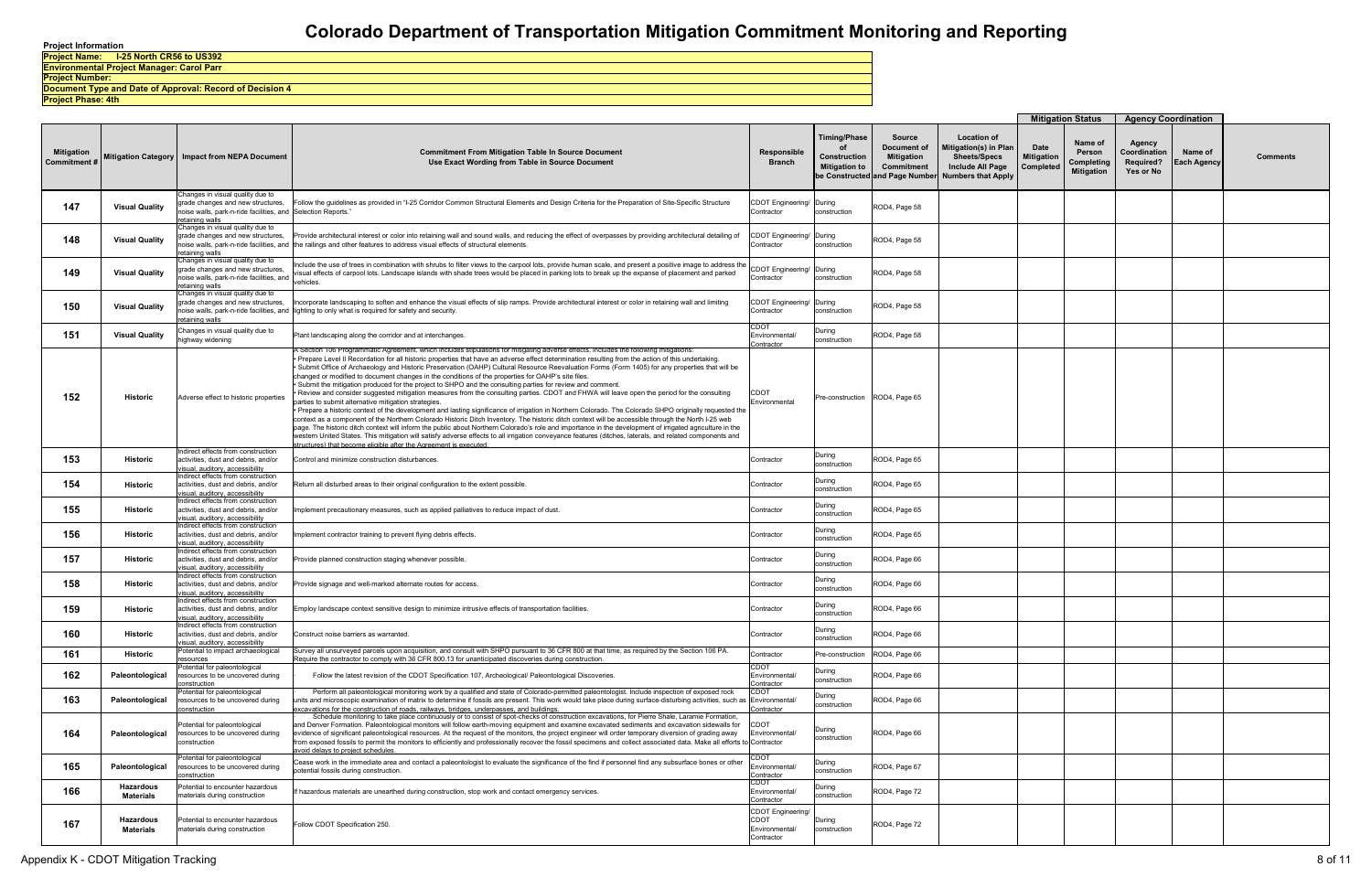$\blacksquare$ 

|                    |                                 | <b>Mitigation Status</b>                             | <b>Agency Coordination</b>                       |                        |                 |
|--------------------|---------------------------------|------------------------------------------------------|--------------------------------------------------|------------------------|-----------------|
| $\mathsf{n}$<br>ly | Date<br>Mitigation<br>Completed | Name of<br>Person<br>Completing<br><b>Mitigation</b> | Agency<br>Coordination<br>Required?<br>Yes or No | Name of<br>Each Agency | <b>Comments</b> |
|                    |                                 |                                                      |                                                  |                        |                 |
|                    |                                 |                                                      |                                                  |                        |                 |
|                    |                                 |                                                      |                                                  |                        |                 |
|                    |                                 |                                                      |                                                  |                        |                 |
|                    |                                 |                                                      |                                                  |                        |                 |
|                    |                                 |                                                      |                                                  |                        |                 |
|                    |                                 |                                                      |                                                  |                        |                 |
|                    |                                 |                                                      |                                                  |                        |                 |
|                    |                                 |                                                      |                                                  |                        |                 |
|                    |                                 |                                                      |                                                  |                        |                 |
|                    |                                 |                                                      |                                                  |                        |                 |
|                    |                                 |                                                      |                                                  |                        |                 |
|                    |                                 |                                                      |                                                  |                        |                 |
|                    |                                 |                                                      |                                                  |                        |                 |
|                    |                                 |                                                      |                                                  |                        |                 |
|                    |                                 |                                                      |                                                  |                        |                 |
|                    |                                 |                                                      |                                                  |                        |                 |
|                    |                                 |                                                      |                                                  |                        |                 |
|                    |                                 |                                                      |                                                  |                        |                 |
|                    |                                 |                                                      |                                                  |                        |                 |
|                    |                                 |                                                      |                                                  |                        |                 |

**Document Type and Date of Approval: Record of Decision 4 Project Phase: 4th**

**Project Number: Environmental Project Manager: Carol Parr Project Name: I-25 North CR56 to US392**

| <b>Mitigation</b><br><b>Commitment#</b> |                                             | Mitigation Category   Impact from NEPA Document                   | <b>Commitment From Mitigation Table In Source Document</b><br>Use Exact Wording from Table in Source Document                                                                                                                                                                                                                                                                                                                                                                                                                                                                                                                                                                                                                                                                                                                                                                                                                                                                                                                                                                                                                                                                                                                                                                                                                                                                                                                                                                                                                                                                                                                                                                                                                                                                                                                                                                                                                                                                                                                                                                                                                                                                                             | Responsible<br><b>Branch</b>           | <b>Timing/Phase</b><br>of<br>Construction<br><b>Mitigation to</b>   | <b>Source</b><br>Document of<br><b>Mitigation</b><br>Commitment<br>be Constructed and Page Number | <b>Location of</b><br>Mitigation(s) in Plan<br><b>Sheets/Specs</b><br><b>Include All Page</b><br><b>Numbers that Apply</b> |
|-----------------------------------------|---------------------------------------------|-------------------------------------------------------------------|-----------------------------------------------------------------------------------------------------------------------------------------------------------------------------------------------------------------------------------------------------------------------------------------------------------------------------------------------------------------------------------------------------------------------------------------------------------------------------------------------------------------------------------------------------------------------------------------------------------------------------------------------------------------------------------------------------------------------------------------------------------------------------------------------------------------------------------------------------------------------------------------------------------------------------------------------------------------------------------------------------------------------------------------------------------------------------------------------------------------------------------------------------------------------------------------------------------------------------------------------------------------------------------------------------------------------------------------------------------------------------------------------------------------------------------------------------------------------------------------------------------------------------------------------------------------------------------------------------------------------------------------------------------------------------------------------------------------------------------------------------------------------------------------------------------------------------------------------------------------------------------------------------------------------------------------------------------------------------------------------------------------------------------------------------------------------------------------------------------------------------------------------------------------------------------------------------------|----------------------------------------|---------------------------------------------------------------------|---------------------------------------------------------------------------------------------------|----------------------------------------------------------------------------------------------------------------------------|
| 168                                     | <b>Hazardous</b><br>Materials               | Potential to encounter hazardous<br>materials during construction | Manage groundwater brought to the surface according to Section 107.25 and Section 250 of the CDOT Standard Specifications for Road and Bridge<br>Construction (CDOT, 2011) and permitted by the CDPHE Water Quality Control Division, if dewatering is necessary.                                                                                                                                                                                                                                                                                                                                                                                                                                                                                                                                                                                                                                                                                                                                                                                                                                                                                                                                                                                                                                                                                                                                                                                                                                                                                                                                                                                                                                                                                                                                                                                                                                                                                                                                                                                                                                                                                                                                         | CDOT<br>Environmental<br>Contractor    | During<br>construction                                              | ROD4, Page 72                                                                                     |                                                                                                                            |
| 169                                     | <b>Hazardous</b><br>Materials               | Potential to encounter hazardous<br>materials during construction | Manage groundwater brought to the surface according to Section 107.25 and 250.03 of the CDOT Standard Specifications for Road and Bridge<br>Construction (CDOT, 2011) and permitted by the CDPHE Water Quality Control Division.                                                                                                                                                                                                                                                                                                                                                                                                                                                                                                                                                                                                                                                                                                                                                                                                                                                                                                                                                                                                                                                                                                                                                                                                                                                                                                                                                                                                                                                                                                                                                                                                                                                                                                                                                                                                                                                                                                                                                                          | CDOT<br>Environmental/<br>Contractor   | During<br>construction                                              | ROD4, Page 72                                                                                     |                                                                                                                            |
| 170                                     | Hazardous<br>Materials                      | Potential to encounter hazardous<br>materials during construction | Conduct the relocations of overhead electrical utility lines and pole-mounted transformers in accordance with state and federal requirements, and any<br>easement agreement between CDOT and/or private landowners.                                                                                                                                                                                                                                                                                                                                                                                                                                                                                                                                                                                                                                                                                                                                                                                                                                                                                                                                                                                                                                                                                                                                                                                                                                                                                                                                                                                                                                                                                                                                                                                                                                                                                                                                                                                                                                                                                                                                                                                       | CDOT<br>Environmental/<br>Contractor   | During<br>construction                                              | ROD4, Page 72                                                                                     |                                                                                                                            |
| 171                                     | Hazardous<br>Materials                      | Potential to encounter hazardous<br>materials during construction | Abandon and plug all wells within the proposed construction area in accordance with CDOT Section 202.02 in Standard Specifications for Road and<br>Bridge Construction (CDOT, 2011) and in conformance with the Colorado Department of Natural Resources Division of Water Resources State<br>Engineer Water Well Construction Rules, specifically Rule 16.                                                                                                                                                                                                                                                                                                                                                                                                                                                                                                                                                                                                                                                                                                                                                                                                                                                                                                                                                                                                                                                                                                                                                                                                                                                                                                                                                                                                                                                                                                                                                                                                                                                                                                                                                                                                                                               | CDOT<br>Environmental<br>Contractor    | During<br>construction                                              | ROD4, Page 72                                                                                     |                                                                                                                            |
| 172                                     | Hazardous<br><b>Materials</b>               | Potential to encounter hazardous<br>materials during construction | Perform cleanup if petroleum-contaminated soil is identified with a concentration of less than 1,000 parts per million (ppm) but higher than 500 ppm.<br>Consider use of an MMP and H&S Plan, as required by Section 250.03 of the CDOT Specifications (CDOT, 2011), when oil and gas facilities are<br>encountered.                                                                                                                                                                                                                                                                                                                                                                                                                                                                                                                                                                                                                                                                                                                                                                                                                                                                                                                                                                                                                                                                                                                                                                                                                                                                                                                                                                                                                                                                                                                                                                                                                                                                                                                                                                                                                                                                                      | CDOT<br>Environmental<br>Contractor    | During<br>construction                                              | ROD4, Page 72                                                                                     |                                                                                                                            |
| 173                                     | Hazardous<br>Materials                      | Potential to encounter hazardous<br>materials during construction | Conduct an asbestos, lead-based paint, and miscellaneous hazardous materials survey at each property being acquired, where applicable. Conduct<br>regulated materials abatement in accordance with Section 250 of the CDOT Specifications (CDOT, 2011) and relevant Occupational Health and Safety Environmental/<br>Administration (OSHA) regulatory details.                                                                                                                                                                                                                                                                                                                                                                                                                                                                                                                                                                                                                                                                                                                                                                                                                                                                                                                                                                                                                                                                                                                                                                                                                                                                                                                                                                                                                                                                                                                                                                                                                                                                                                                                                                                                                                            | <b>CDOT</b><br>Contractor              | During property<br>acquisition/during ROD4, Page 72<br>construction |                                                                                                   |                                                                                                                            |
| 174                                     | Hazardous<br><b>Materials</b>               | Potential to encounter hazardous<br>materials during construction | Remove regulated materials from any structures and appropriately recycle or dispose of them prior to demolition.                                                                                                                                                                                                                                                                                                                                                                                                                                                                                                                                                                                                                                                                                                                                                                                                                                                                                                                                                                                                                                                                                                                                                                                                                                                                                                                                                                                                                                                                                                                                                                                                                                                                                                                                                                                                                                                                                                                                                                                                                                                                                          | CDOT<br>Environmental/<br>Contractor   | Pre-construction                                                    | ROD4, Page 72                                                                                     |                                                                                                                            |
| 175                                     | Hazardous<br>Materials                      | Potential to encounter hazardous<br>materials during construction | Coordinate with the Colorado OPS prior to parcel acquisition of any sites that are identified as having active leaking tanks. If site characterization<br>and/or remediation have not been completed, the OPS may require CDOT to complete these activities after acquisition. During the right-of-way<br>acquisition process, additional properties may require other actions depending on the results of the ISAs.                                                                                                                                                                                                                                                                                                                                                                                                                                                                                                                                                                                                                                                                                                                                                                                                                                                                                                                                                                                                                                                                                                                                                                                                                                                                                                                                                                                                                                                                                                                                                                                                                                                                                                                                                                                      | CDOT<br>Environmental                  | During property<br>acquisition                                      | ROD4, Page 72                                                                                     |                                                                                                                            |
| 176                                     | Hazardous<br>Materials                      | Potential to encounter hazardous<br>materials during construction | Remove all friable asbestos-containing materials (ACM) from structures (including bridges) prior to demolition, and from soils if encountered in<br>excavated landfill or building debris, buried utilities, or other ACM. The contractor performing the asbestos abatement is required to be licensed to<br>perform such work and obtain permits from the CDPHE.                                                                                                                                                                                                                                                                                                                                                                                                                                                                                                                                                                                                                                                                                                                                                                                                                                                                                                                                                                                                                                                                                                                                                                                                                                                                                                                                                                                                                                                                                                                                                                                                                                                                                                                                                                                                                                         | CDOT<br>Environmental/<br>Contractor   | Pre-construction                                                    | ROD4, Page 72                                                                                     |                                                                                                                            |
| 177                                     | Hazardous<br>Materials                      | Potential to encounter hazardous<br>materials during construction | Remove lead-based paint prior to demolition if the lead is leachable at concentrations greater than regulatory levels. Where lead-based painted<br>surfaces will be removed via torching, additional health and safety monitoring requirements apply.                                                                                                                                                                                                                                                                                                                                                                                                                                                                                                                                                                                                                                                                                                                                                                                                                                                                                                                                                                                                                                                                                                                                                                                                                                                                                                                                                                                                                                                                                                                                                                                                                                                                                                                                                                                                                                                                                                                                                     | CDOT<br>Environmental/<br>Contractor   | Pre-construction                                                    | ROD4, Page 72                                                                                     |                                                                                                                            |
| 178                                     | Hazardous<br><b>Materials</b>               | Potential to encounter hazardous<br>materials during construction | Prior to construction activities, develop an H&S Plan, as required by Section 250.03 of the CDOT Specifications (CDOT, 2011). Write construction<br>specifications to include review of the H&S Plan by the CDOT Regional Environmental Manager.                                                                                                                                                                                                                                                                                                                                                                                                                                                                                                                                                                                                                                                                                                                                                                                                                                                                                                                                                                                                                                                                                                                                                                                                                                                                                                                                                                                                                                                                                                                                                                                                                                                                                                                                                                                                                                                                                                                                                          | CDOT<br>Environmental/<br>Contractor   | Pre-construction                                                    | ROD4, Page 73                                                                                     |                                                                                                                            |
| 179                                     | Hazardous<br>Materials                      | Potential to encounter hazardous<br>materials during construction | Establish monitoring requirements for hazardous materials concerns during construction activities in the MMP H&S Plan, and CDOT standard and<br>project-specific specifications.                                                                                                                                                                                                                                                                                                                                                                                                                                                                                                                                                                                                                                                                                                                                                                                                                                                                                                                                                                                                                                                                                                                                                                                                                                                                                                                                                                                                                                                                                                                                                                                                                                                                                                                                                                                                                                                                                                                                                                                                                          | CDOT<br>Environmental<br>Contractor    | During<br>construction                                              | ROD4, Page 73                                                                                     |                                                                                                                            |
| 180                                     | <b>Farmlands</b>                            | mpacts to farmlands and agricultural                              | Consider conversion of non-prime farmland before converting prime farmland during final design to minimize overall impacts to prime farmland                                                                                                                                                                                                                                                                                                                                                                                                                                                                                                                                                                                                                                                                                                                                                                                                                                                                                                                                                                                                                                                                                                                                                                                                                                                                                                                                                                                                                                                                                                                                                                                                                                                                                                                                                                                                                                                                                                                                                                                                                                                              | Contractor                             | During<br>construction                                              | ROD4, Page 75                                                                                     |                                                                                                                            |
| 181                                     | <b>Farmlands</b>                            | mpacts to farmlands and agricultural                              | Consider replacing irrigation ditches and pipes as appropriate if important agricultural features are affected.                                                                                                                                                                                                                                                                                                                                                                                                                                                                                                                                                                                                                                                                                                                                                                                                                                                                                                                                                                                                                                                                                                                                                                                                                                                                                                                                                                                                                                                                                                                                                                                                                                                                                                                                                                                                                                                                                                                                                                                                                                                                                           | Contractor                             | During<br>construction                                              | ROD4, Page 75                                                                                     |                                                                                                                            |
| 182                                     | <b>Farmlands</b>                            |                                                                   | Impacts to farmlands and agricultural Compensate loss or damage to crops resulting from construction activities                                                                                                                                                                                                                                                                                                                                                                                                                                                                                                                                                                                                                                                                                                                                                                                                                                                                                                                                                                                                                                                                                                                                                                                                                                                                                                                                                                                                                                                                                                                                                                                                                                                                                                                                                                                                                                                                                                                                                                                                                                                                                           | Contractor                             | During<br>construction                                              | ROD4, Page 75                                                                                     |                                                                                                                            |
| 183                                     | <b>Farmlands</b>                            |                                                                   | mpacts to farmlands and agricultural (Keep construction materials, tools, and vehicles within the proposed right-of-way to reduce impacts                                                                                                                                                                                                                                                                                                                                                                                                                                                                                                                                                                                                                                                                                                                                                                                                                                                                                                                                                                                                                                                                                                                                                                                                                                                                                                                                                                                                                                                                                                                                                                                                                                                                                                                                                                                                                                                                                                                                                                                                                                                                 | Contractor                             | During<br>construction                                              | ROD4, Page 75                                                                                     |                                                                                                                            |
| 184                                     | Energy                                      | Increased VMT and Energy<br>Consumption                           | Reduce overall traffic time by increasing travel efficiency.                                                                                                                                                                                                                                                                                                                                                                                                                                                                                                                                                                                                                                                                                                                                                                                                                                                                                                                                                                                                                                                                                                                                                                                                                                                                                                                                                                                                                                                                                                                                                                                                                                                                                                                                                                                                                                                                                                                                                                                                                                                                                                                                              | CDOT Engineering/<br>Contractor        | Final design/<br>during<br>construction                             | ROD4, Page 76                                                                                     |                                                                                                                            |
| 185                                     | <b>Public Safety and</b><br><b>Security</b> | Potential losses at construction sites                            | Provide fencing and on-site security                                                                                                                                                                                                                                                                                                                                                                                                                                                                                                                                                                                                                                                                                                                                                                                                                                                                                                                                                                                                                                                                                                                                                                                                                                                                                                                                                                                                                                                                                                                                                                                                                                                                                                                                                                                                                                                                                                                                                                                                                                                                                                                                                                      | Contractor                             | During<br>construction                                              | ROD4, Page 77                                                                                     |                                                                                                                            |
| 186                                     | <b>Public Safety and</b><br><b>Security</b> | Potential losses at construction sites                            | Follow all OSHA requirements applicable to construction site safety. Construction contractors will be responsible for safety at their respective sites.                                                                                                                                                                                                                                                                                                                                                                                                                                                                                                                                                                                                                                                                                                                                                                                                                                                                                                                                                                                                                                                                                                                                                                                                                                                                                                                                                                                                                                                                                                                                                                                                                                                                                                                                                                                                                                                                                                                                                                                                                                                   | Contractor                             | During<br>construction                                              | ROD4, Page 77                                                                                     |                                                                                                                            |
| 187                                     | <b>Public Safety and</b><br><b>Security</b> | Potential losses at construction sites                            | Approval of each contractor's site safety plans will be given by the appropriate agencies or a construction management consultant, if chosen. The<br>appropriate agencies will provide a site safety officer to monitor site safety.                                                                                                                                                                                                                                                                                                                                                                                                                                                                                                                                                                                                                                                                                                                                                                                                                                                                                                                                                                                                                                                                                                                                                                                                                                                                                                                                                                                                                                                                                                                                                                                                                                                                                                                                                                                                                                                                                                                                                                      | Contractor                             | During<br>construction                                              | ROD4, Page 77                                                                                     |                                                                                                                            |
| 188                                     | Construction<br>Impacts                     | Short-term effects to noise due to<br>construction                | Use enhanced signing.<br>Implement construction best management practices.<br>Use noise blankets on equipment and quiet-use generators.<br>Combine noisy operations to occur in the same time period.<br>Use alternative construction methods, such as sonic or vibratory pile-driving in sensitive areas, when possible.<br>In residential areas, minimize construction activities during the evening, nighttime, weekends, and holidays when receptors are usually in these areas.<br>Implement nighttime construction when desirable (e.g., commercial areas where businesses may be disrupted during daytime hours) or necessary to<br>avoid major traffic disruption.<br>• Use commercially available effective mufflers and enclosures on all engines, as possible.<br>Use modern equipment with improved noise muffling and evaluate all equipment items to ensure that they have the manufacturers' recommended<br>noise abatement measure, such as mufflers, engine covers, and engine vibration isolators intact and operational. Inspect all construction equipment at<br>periodic intervals to ensure proper maintenance and presence of noise-control devices (e.g., mufflers and shrouding).<br>• Avoid the use of impact pile driving near noise sensitive areas, where possible. Use alternative foundation preparation technologies, such as<br>vibratory pile driving or cast in drilled hole.<br>Use temporary barriers, as required, to protect sensitive receptors from excessive construction noise. Make noise barriers of heavy plywood or<br>moveable insulated sound blankets.<br>Conduct truck loading, unloading, and hauling operations so that noise will be kept to a minimum. Carefully select routes to avoid going through<br>residential neighborhoods to the greatest possible extent.<br>• Maintain good public relations with the community to minimize objections to unavoidable construction noise. Provide frequent updates of all<br>construction activities to the public. Keep residents informed so they may plan around periods of particularly high noise levels and provide a conduit for<br>residents to express any concerns or complaints about noise. | CDOT Engineering/ During<br>Contractor | construction                                                        | ROD4, Page 81                                                                                     |                                                                                                                            |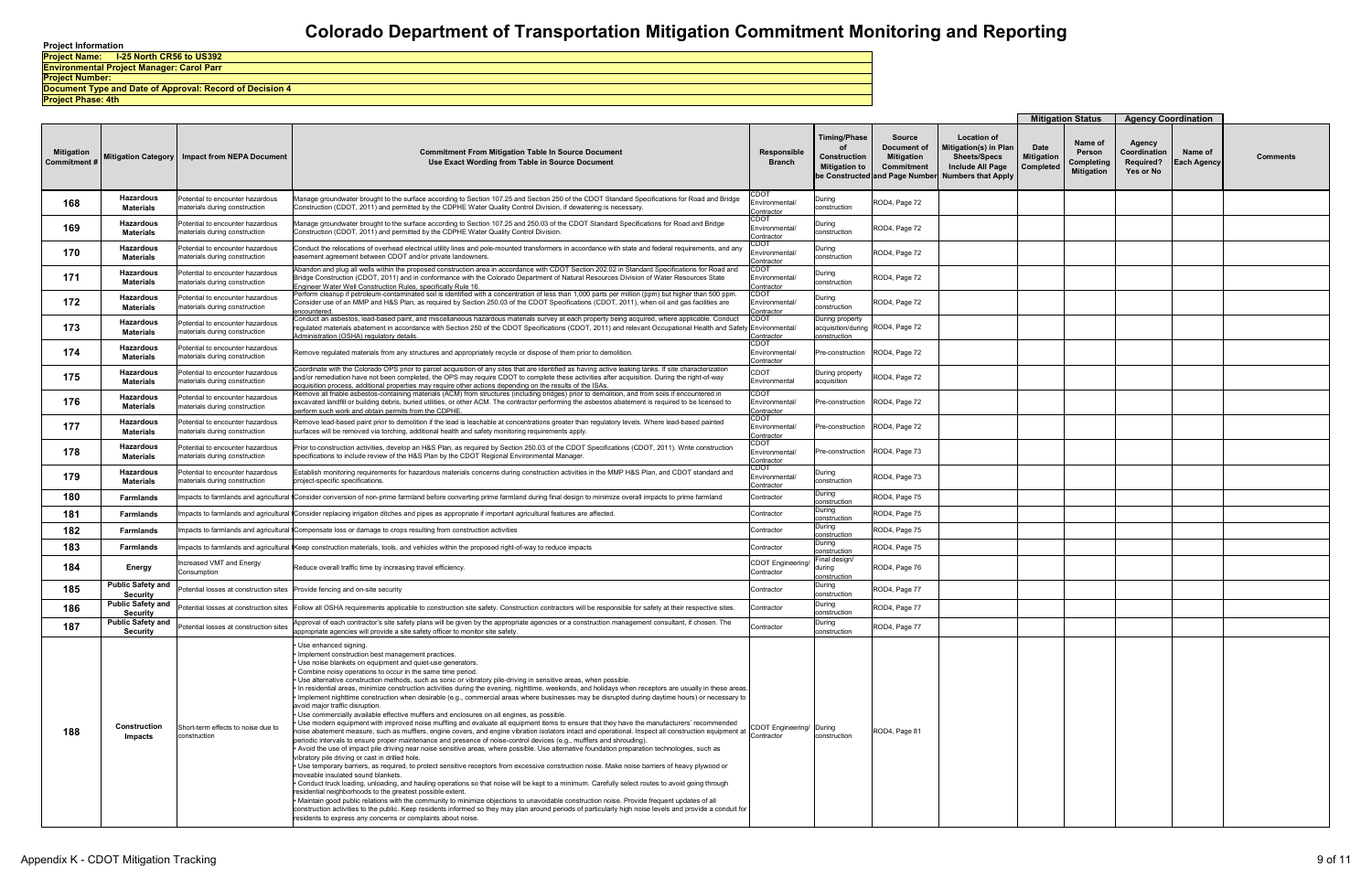**Project Phase: 4th**

**Project Number: Document Type and Date of Approval: Record of Decision 4 Environmental Project Manager: Carol Parr Project Name: I-25 North CR56 to US392**

|            |                                                                                |                                                                                                                                                                                 |                                                                                                                                                                                                                                                                                                                                                                                                                                                                                                                                                                                                                                                                                                                                                                                                                                                                                                                                                                                                                                                                                                                                                                                                                                                                                                                                                                                                                                                                                                                                                                                                                                                                                                                                                                                                                                                                                                                                                                                                                                                                                      |                                                           |                                                                    |                                                          |                                                                                                                                             | <b>Mitigation Status</b><br><b>Agency Coordination</b> |                                                      |                                                         |                               |                 |
|------------|--------------------------------------------------------------------------------|---------------------------------------------------------------------------------------------------------------------------------------------------------------------------------|--------------------------------------------------------------------------------------------------------------------------------------------------------------------------------------------------------------------------------------------------------------------------------------------------------------------------------------------------------------------------------------------------------------------------------------------------------------------------------------------------------------------------------------------------------------------------------------------------------------------------------------------------------------------------------------------------------------------------------------------------------------------------------------------------------------------------------------------------------------------------------------------------------------------------------------------------------------------------------------------------------------------------------------------------------------------------------------------------------------------------------------------------------------------------------------------------------------------------------------------------------------------------------------------------------------------------------------------------------------------------------------------------------------------------------------------------------------------------------------------------------------------------------------------------------------------------------------------------------------------------------------------------------------------------------------------------------------------------------------------------------------------------------------------------------------------------------------------------------------------------------------------------------------------------------------------------------------------------------------------------------------------------------------------------------------------------------------|-----------------------------------------------------------|--------------------------------------------------------------------|----------------------------------------------------------|---------------------------------------------------------------------------------------------------------------------------------------------|--------------------------------------------------------|------------------------------------------------------|---------------------------------------------------------|-------------------------------|-----------------|
| Mitigation |                                                                                | Mitigation Category   Impact from NEPA Document                                                                                                                                 | <b>Commitment From Mitigation Table In Source Document</b><br>Use Exact Wording from Table in Source Document                                                                                                                                                                                                                                                                                                                                                                                                                                                                                                                                                                                                                                                                                                                                                                                                                                                                                                                                                                                                                                                                                                                                                                                                                                                                                                                                                                                                                                                                                                                                                                                                                                                                                                                                                                                                                                                                                                                                                                        | Responsible<br><b>Branch</b>                              | Timing/Phase<br>Construction<br><b>Mitigation to</b>               | Source<br>Document of<br><b>Mitigation</b><br>Commitment | <b>Location of</b><br>Mitigation(s) in Plan<br><b>Sheets/Specs</b><br>Include All Page<br>be Constructed and Page Number Numbers that Apply | <b>Date</b><br><b>Mitigation</b><br>Completed          | Name of<br>Person<br>Completing<br><b>Mitigation</b> | Agency<br>Coordination<br><b>Required?</b><br>Yes or No | Name of<br><b>Each Agency</b> | <b>Comments</b> |
| 189        | Construction<br>Impacts                                                        | Short-term effects to access due to<br>construction                                                                                                                             | Use enhanced signing.<br>Use alternate access enhancements.<br>Use advertising/public relations.<br>• Do not close multiple interchanges concurrently.                                                                                                                                                                                                                                                                                                                                                                                                                                                                                                                                                                                                                                                                                                                                                                                                                                                                                                                                                                                                                                                                                                                                                                                                                                                                                                                                                                                                                                                                                                                                                                                                                                                                                                                                                                                                                                                                                                                               | CDOT Engineering/<br>CDOT<br>Environmental/<br>Contractor | During<br>construction                                             | ROD4, Page 82                                            |                                                                                                                                             |                                                        |                                                      |                                                         |                               |                 |
| 190        | Construction<br>Impacts                                                        | Short-term effects to highway traffic<br>including:<br>· Traffic Detours<br>Lane closures<br>Congestion<br>Construction vehicles on local<br>streets<br>· Safety of lane shifts | Limit detours.<br>Place detours on major arterial streets and ensure no local street detours are implemented.<br>Schedule construction during periods of least traffic.<br>• Use geometric enhancements including wider lanes and better visibility.<br>Limit construction vehicles to major arterials.<br>· Enforce speed restrictions; provide adequate space for enforcement; make prime contractor accountable.<br>Use courtesy patrol.<br>• Use enhanced signing.<br>· Phase construction to limit traffic in neighborhoods.<br>• Comply with American Association of State Highway and Transportation Officials (AASHTO) guidance and Manual on Uniform Traffic Control<br>Devices.<br>Coordinate work activities to ensure they do not coincide with sporting, school, or special events.<br>Implement advanced traffic diversion.<br>• Use intelligent management systems and variable message signs to advise/redirect traffic.<br>. Work with Regional Transportation District (RTD) to offer enhanced operations during peak construction.<br>· Develop traffic management plans.<br>· Maintain access to local businesses/residents.<br>Coordinate with emergency service providers to minimize delay and ensure access to properties.                                                                                                                                                                                                                                                                                                                                                                                                                                                                                                                                                                                                                                                                                                                                                                                                                                   | CDOT Engineering/ During<br>Contractor                    | construction                                                       | ROD4, Page 82                                            |                                                                                                                                             |                                                        |                                                      |                                                         |                               |                 |
| 191        | Construction<br>Impacts                                                        | Short-term effects to bicycles and<br>pedestrians mobility due to<br>construction                                                                                               | Provide well-defined detours for pedestrians/ bicyclists.<br>Enhance safety through the use of adequate signing, fencing, and lighting.<br>Implement a public relations program.<br>Comply with American Disability Act requirements.<br>Construct new bike/pedestrian overpass as a detour before old is demolished.                                                                                                                                                                                                                                                                                                                                                                                                                                                                                                                                                                                                                                                                                                                                                                                                                                                                                                                                                                                                                                                                                                                                                                                                                                                                                                                                                                                                                                                                                                                                                                                                                                                                                                                                                                | CDOT Engineering/ During<br>Contractor                    | construction                                                       | ROD4, Page 83                                            |                                                                                                                                             |                                                        |                                                      |                                                         |                               |                 |
| 192        | Construction<br>Impacts                                                        | Short-term effects to environmental<br>resources including:<br>· Dust/air quality<br>Hazardous waste<br>• Water quality<br>· Resource use/recycling material                    | Provide early investigation of subsurface conditions.<br>Prepare a well-defined materials handling plan.<br>· Employ educated contractor with trained personnel.<br>Require prompt and safe disposal of waste products.<br>Implement water quality best management practices<br>Prepare well-defined stormwater management plan.<br>• Conduct monitoring.<br>Institute resource reuse and allocation.<br>· Ensure regulatory compliance.<br>• Cover trucks hauling soil and other materials.<br>Stabilize and cover stockpile areas.<br>Minimize offsite tracking of mud, debris, hazardous material, and noxious weeds by washing construction equipment in contained areas.<br>Avoid impacts to wetlands or other areas of important habitat value in addition to those impacted by the project itself.<br>Control and prevent concrete washout and construction wastewater. As projects are designed, ensure that proper specifications are adhered to and<br>reviewed to ensure adequacy in the prevention of water pollution by concrete washout.<br>Store equipment and materials in designated areas only.<br>Promptly remove any unused detour pavement or signs.<br>Follow CDOT Standard Specifications for Road and Bridge Construction (2011), including sections regarding water quality control, erosion control,<br>and environmental health and safety.<br>• As soon as practicable after construction activities have been completed in a disturbed area, begin permanent stabilization to limit further erosion of<br>soil.<br>· Remove soil and other materials from paved streets.<br>Incorporate recommendations as appropriate from the Regional Air Quality Council (RAQC) report, Reducing Diesel Emissions in the Denver Area<br>(RAQC, 2002).<br>Operate equipment mainly during off-peak hours.<br>Limit equipment idling time.<br>• Use recycled materials for project activities to the extent allowed by good practice and CDOT construction specifications.<br>. Use construction equipment that use ultra-low sulfur fuels to the extent practicable. | <b>CDOT</b><br>Environmental/<br>Contractor               | During<br>construction                                             | ROD4, Page 84                                            |                                                                                                                                             |                                                        |                                                      |                                                         |                               |                 |
| 193        | Construction<br>Impacts                                                        | Short-term effects to floodplains and<br>water resources due to construction                                                                                                    | mplement best management practices as part of the stormwater management plan to abate and control suspended soil loading from erosion. Use<br>best management practices that are consistent with the MS4 permitting requirements, requirements of Northern Front Range flood control districts, as<br>well as practices mentioned in CDOT's Erosion Control and Stormwater Quality Guide (CDOT, 2002b, Revised Chapter 5 EC 5&6 July 2014). Include CDOT<br>uch measures as silt fences and detention ponds. Use riprap slope protection where necessary to prevent erosion. Ensure that any impacts to<br>surface water quality as a result of construction are temporary. (Mitigation measures for contaminated groundwater potentially encountered during<br>construction are discussed in Section 6.7 Water Quality. Section 107.25 of CDOT's Standard Specifications for Road and Bridge Construction (2011)<br>deals with contractor's requirements for water quality control.)                                                                                                                                                                                                                                                                                                                                                                                                                                                                                                                                                                                                                                                                                                                                                                                                                                                                                                                                                                                                                                                                                                | invironmental/<br>Contractor                              | During<br>construction                                             | ROD4, Page 85                                            |                                                                                                                                             |                                                        |                                                      |                                                         |                               |                 |
| 194        | Irreversible and<br>Irretrievable<br><b>Commitments of</b><br><b>Resources</b> | Potential reconstruction of parts of<br>the project due to phasing                                                                                                              | Minimize to the greatest extent possible the amount of the project that needs to be reconstructed as the project is constructed in phases due to funding CDOT Engineering/<br>constraints.                                                                                                                                                                                                                                                                                                                                                                                                                                                                                                                                                                                                                                                                                                                                                                                                                                                                                                                                                                                                                                                                                                                                                                                                                                                                                                                                                                                                                                                                                                                                                                                                                                                                                                                                                                                                                                                                                           | Contractor                                                | Final design                                                       | ROD4, Page 86                                            |                                                                                                                                             |                                                        |                                                      |                                                         |                               |                 |
| 195        |                                                                                | <b>Water Quality</b><br>Increased impervious surfaces and<br>Cumulative Impacts highway maintenance activities will<br>increase run-off into streams.                           | Reduce impacts to water quality through implementation of maintenance programs and best management practices in both construction and design.<br>Include several BMPs to reduce impacts to water resources and improve water quality conditions. Implement a combination of mitigation measures<br>consisting of permanent structural, non-structural, and temporary construction in the project area. Incorporate all BMPs stated in the FEIS.                                                                                                                                                                                                                                                                                                                                                                                                                                                                                                                                                                                                                                                                                                                                                                                                                                                                                                                                                                                                                                                                                                                                                                                                                                                                                                                                                                                                                                                                                                                                                                                                                                      | CDOT<br>Environmental/<br>Contractor                      | Pre-construction/<br>during<br>construction/ post-<br>construction | ROD4, Page 90                                            |                                                                                                                                             |                                                        |                                                      |                                                         |                               |                 |
|            |                                                                                |                                                                                                                                                                                 |                                                                                                                                                                                                                                                                                                                                                                                                                                                                                                                                                                                                                                                                                                                                                                                                                                                                                                                                                                                                                                                                                                                                                                                                                                                                                                                                                                                                                                                                                                                                                                                                                                                                                                                                                                                                                                                                                                                                                                                                                                                                                      |                                                           |                                                                    |                                                          |                                                                                                                                             |                                                        |                                                      |                                                         |                               |                 |